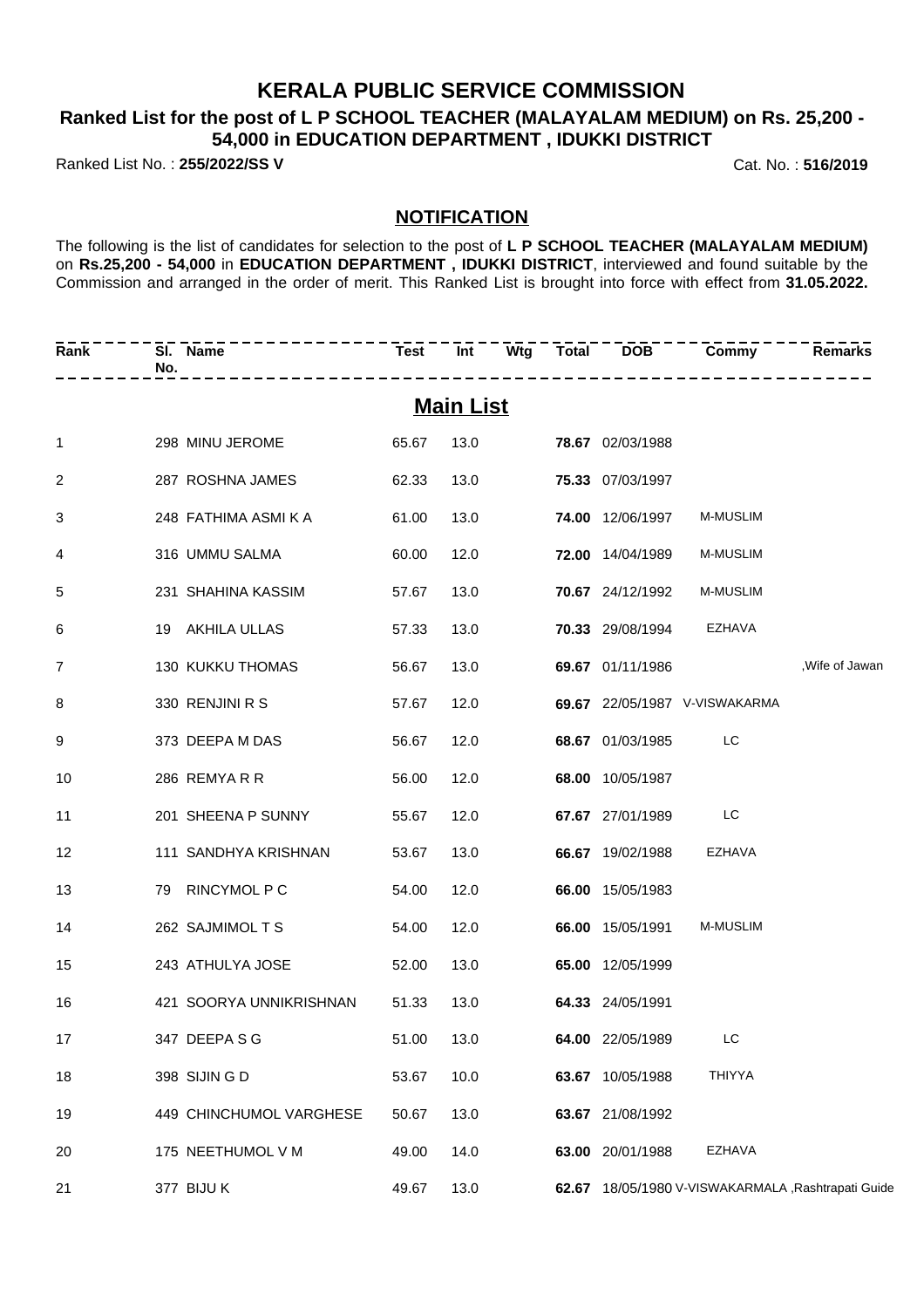| Rank | No. | SI. Name                         | <b>Test</b> | Int  | Wtg  | <b>Total</b> | <b>DOB</b>       | Commy                         | <b>Remarks</b>     |
|------|-----|----------------------------------|-------------|------|------|--------------|------------------|-------------------------------|--------------------|
| 22   | 65  | MARYKUTTY P R                    | 50.67       | 12.0 |      |              | 62.67 25/04/1988 | LC                            |                    |
| 23   |     | 173 JAYAPRIYA J PRASAD           | 49.67       | 13.0 |      |              | 62.67 07/05/1988 | EZHAVA                        |                    |
| 24   |     | 425 LINSMON K S                  | 51.67       | 11.0 |      |              | 62.67 19/04/1993 |                               |                    |
| 25   |     | 16 ARYA SARANYA R                | 51.67       | 11.0 |      |              |                  | 62.67 27/03/1996 OBC-YADAVAS  |                    |
| 26   |     | 275 DIVYA K R                    | 49.33       | 13.0 |      |              | 62.33 29/06/1989 | EZHAVA                        |                    |
| 27   |     | 259 SOUMYASS                     | 50.00       | 12.0 |      |              | 62.00 05/04/1990 | <b>SIUC NADAR</b>             |                    |
| 28   |     | 386 ANNAMMA JOSEPH               | 40.00       | 12.0 | 9.90 |              | 61.90 08/04/1980 |                               | <b>SP</b>          |
| 29   |     | 363 SHYINI - CHERIKKALLIL        | 48.67       | 13.0 |      |              | 61.67 23/01/1980 | <b>THIYYA</b>                 |                    |
| 30   |     | 137 ANJALY RAJ                   | 48.67       | 13.0 |      |              | 61.67 18/02/1996 |                               |                    |
| 31   |     | 447 REENA P G                    | 48.33       | 13.0 |      |              | 61.33 20/03/1980 | EZHAVA                        |                    |
| 32   |     | 37 SOUMYAMOL K S                 | 48.33       | 13.0 |      |              | 61.33 02/05/1990 |                               |                    |
| 33   |     | 339 NEETHU IS                    | 49.00       | 12.0 |      |              | 61.00 21/11/1994 | SC-PULAYA                     |                    |
| 34   |     | 139 ARCHANA M S                  | 48.67       | 12.0 |      |              | 60.67 04/12/1983 | EZHAVA                        |                    |
| 35   |     | 213 SHEMA MATHEW                 | 48.67       | 12.0 |      |              | 60.67 02/10/1995 |                               |                    |
| 36   |     | 174 ATHIRAMOL P N                | 47.33       | 13.0 |      |              | 60.33 16/11/1992 |                               |                    |
| 37   |     | 390 ROSE MARIYA GEO              | 48.33       | 12.0 |      |              | 60.33 01/11/1999 |                               |                    |
| 38   |     | 32 LISMARIYA SEBASTIAN           | 47.67       | 12.0 |      |              | 59.67 30/11/1990 |                               | ,Rashtrapati Guide |
| 39   |     | 370 MANJUSHA S                   | 46.67       | 13.0 |      |              | 59.67 11/05/1986 | <b>EZHAVA</b>                 |                    |
| 40   |     | 324 TEENA RAJAN                  | 47.67       | 12.0 |      |              | 59.67 28/06/1996 | LC                            |                    |
| 41   |     | 152 ANITHA N                     | 45.33       | 14.0 |      |              | 59.33 01/04/1977 | <b>EZHUVA</b>                 |                    |
| 42   |     | 221 BHAVANA S                    | 45.67       | 13.0 |      |              | 58.67 16/05/1987 |                               |                    |
| 43   |     | 229 ALEENA P J                   | 46.33       | 12.0 |      |              | 58.33 19/09/1991 |                               |                    |
| 44   |     | 218 JINCY JOSEPH                 | 45.67       | 12.0 |      |              | 57.67 11/05/1990 |                               |                    |
| 45   |     | 367 KARTHIKA KRISHNANKUTTY 44.67 |             | 13.0 |      |              |                  | 57.67 28/07/1997 V-VISWAKARMA |                    |
| 46   |     | 136 RESMI R NATH                 | 43.33       | 14.0 |      |              | 57.33 23/05/1986 | <b>EZHAVA</b>                 |                    |
| 47   |     | 281 DHANYA RAMACHANDRAN          | 45.33       | 12.0 |      |              | 57.33 20/01/1992 |                               |                    |
| 48   |     | 121 DONA BOBAN                   | 44.00       | 13.0 |      |              | 57.00 26/11/1986 |                               |                    |
| 49   |     | 200 MARIA SUMI JOSEPH            | 45.00       | 12.0 |      |              | 57.00 25/05/1987 | LC                            |                    |
| 50   |     | 50 CHITRA M R                    | 45.00       | 12.0 |      |              | 57.00 31/05/1987 |                               |                    |
| 51   |     | 220 ANITHA M                     | 45.00       | 12.0 |      |              | 57.00 09/05/1988 | EZHAVA                        |                    |
| 52   |     | 236 ABITHA K A                   | 44.00       | 13.0 |      |              | 57.00 16/01/1992 | M-MUSLIM                      |                    |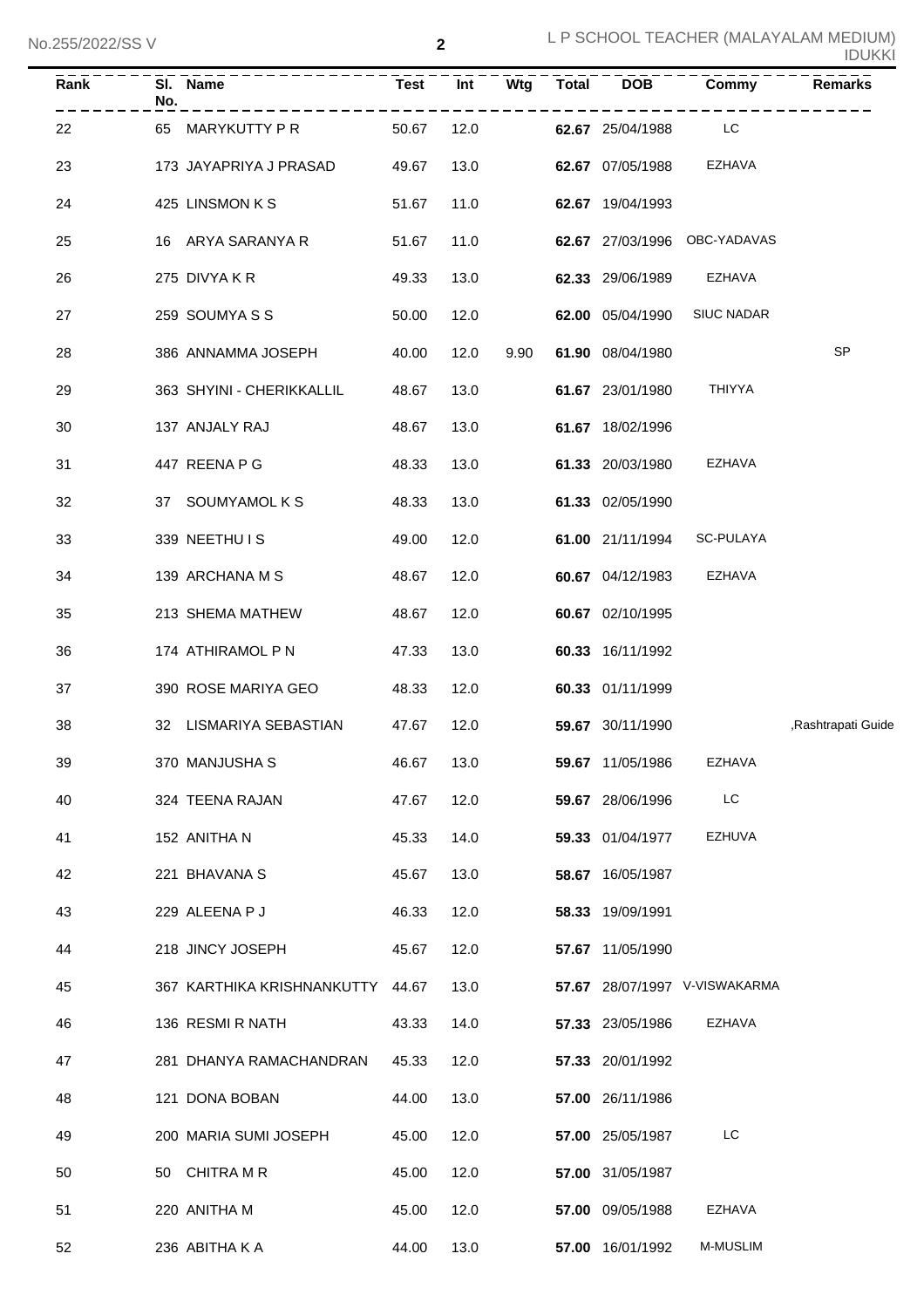| Rank | SI. Name<br>No.          | <b>Test</b> |      | Int Wtg | Total DOB               | Commy                                     | <b>Remarks</b>     |
|------|--------------------------|-------------|------|---------|-------------------------|-------------------------------------------|--------------------|
| 53   | 241 ARYA VIJAYAN         | 44.00       | 13.0 |         | <b>57.00</b> 31/05/1992 | EZHAVA                                    |                    |
| 54   | 245 LINTA S KAITHAMATTOM | 43.67       | 13.0 |         | 56.67 30/11/1989        |                                           |                    |
| 55   | 23 THASNEEM J            | 44.67       | 12.0 |         | 56.67 23/11/1994        | M-MUSLIM                                  |                    |
| 56   | RAJI NARAYANAN<br>8      | 43.33       | 13.0 |         | 56.33 30/04/1979        | EZHAVA                                    |                    |
| 57   | 99 MEENUKJ               | 43.33       | 13.0 |         | 56.33 28/11/1990        |                                           |                    |
| 58   | 279 JASNA KA             | 44.33       | 12.0 |         | 56.33 01/01/1993        | <b>M-MUSLIM</b>                           |                    |
| 59   | 276 ANITHA SV            | 43.00       | 13.0 |         | 56.00 06/05/1991        |                                           | ,Rashtrapati Guide |
| 60   | 415 ASWATHY A A          | 43.00       | 13.0 |         | 56.00 05/05/1987        |                                           |                    |
| 61   | 68 ANOOPA R NAIR         | 45.00       | 11.0 |         | 56.00 25/05/1989        |                                           |                    |
| 62   | 304 CHITHRAMOL R         | 44.00       | 12.0 |         | 56.00 26/02/1990        | OBC-<br>KANIYAN[GANAKA]<br><b>KANISAN</b> |                    |
| 63   | 169 NIJI M L             | 43.00       | 13.0 |         |                         | 56.00 05/03/1990 HINDU NADAR              |                    |
| 64   | DEEPA J K<br>$1 \quad$   | 43.00       | 13.0 |         | <b>56.00</b> 31/05/1991 | <b>SIUC NADAR</b>                         |                    |
| 65   | 256 JASEELA K A          | 44.00       | 12.0 |         | <b>56.00</b> 07/08/1993 | M-MUSLIM                                  |                    |
| 66   | 234 AMALA ANIL           | 43.00       | 13.0 |         | 56.00 08/12/1997        | <b>EXECUTE:</b>                           |                    |
| 67   | 348 JAMILI JOSEPH        | 42.67       | 13.0 |         |                         | 55.67 27/05/1984 SCCC-CHERAMAR            |                    |
| 68   | 144 AJNA MOL V A         | 42.33       | 13.0 |         | 55.33 12/02/1997        | <b>M-MUSLIM</b>                           |                    |
| 69   | 108 SURYA S NAIR         | 43.00       | 12.0 |         | 55.00 08/03/1984        |                                           |                    |
| 70   | 249 HASNATH E P          | 41.67       | 13.0 |         | 54.67 30/05/1988        | M-MAPPILA                                 |                    |
| 71   | 187 SAJITHAMOL T S       | 42.67       | 12.0 |         | 54.67 25/03/1995        | M-MUSLIM                                  |                    |
| 72   | 142 ANEESHA AJI          | 41.67       | 13.0 |         |                         | 54.67 08/03/2000 SCCC-CHEMMAR             |                    |
| 73   | 212 SREEPARVATHY J S     | 41.33       | 13.0 |         | 54.33 07/10/1987        |                                           |                    |
| 74   | 397 TOM MATHEW           | 43.33       | 11.0 |         | 54.33 17/05/1989        |                                           |                    |
| 75   | ASWATHIKUTTY E R<br>61   | 42.33       | 12.0 |         | 54.33 06/03/1990        |                                           |                    |
| 76   | ARYA APPUKUTTAN<br>66    | 40.33       | 14.0 |         | 54.33 26/12/1994        | SC-PULAYA                                 |                    |
| 77   | 268 BINEETHA VIJAYAN     | 41.00       | 13.0 |         | 54.00 08/04/1984        | EZHAVA                                    |                    |
| 78   | 107 REKHAS               | 42.00       | 12.0 |         | 54.00 03/05/1989        | EZHAVA                                    |                    |
| 79   | 403 FAISAL A K           | 42.00       | 12.0 |         | 54.00 03/08/1990        | M-MAPPILA                                 |                    |
| 80   | DIVYAMOL A P<br>64       | 42.00       | 12.0 |         |                         | 54.00 16/03/1996 V-VISWAKARMA             |                    |
| 81   | SOUMYA PETER<br>20       | 41.00       | 13.0 |         |                         | 54.00 02/10/1996 SCCC-CHERAMAR            |                    |
| 82   | 54 MAYA P NARAYANAN      | 40.67       | 13.0 |         | 53.67 30/05/1981        | EZHAVA                                    |                    |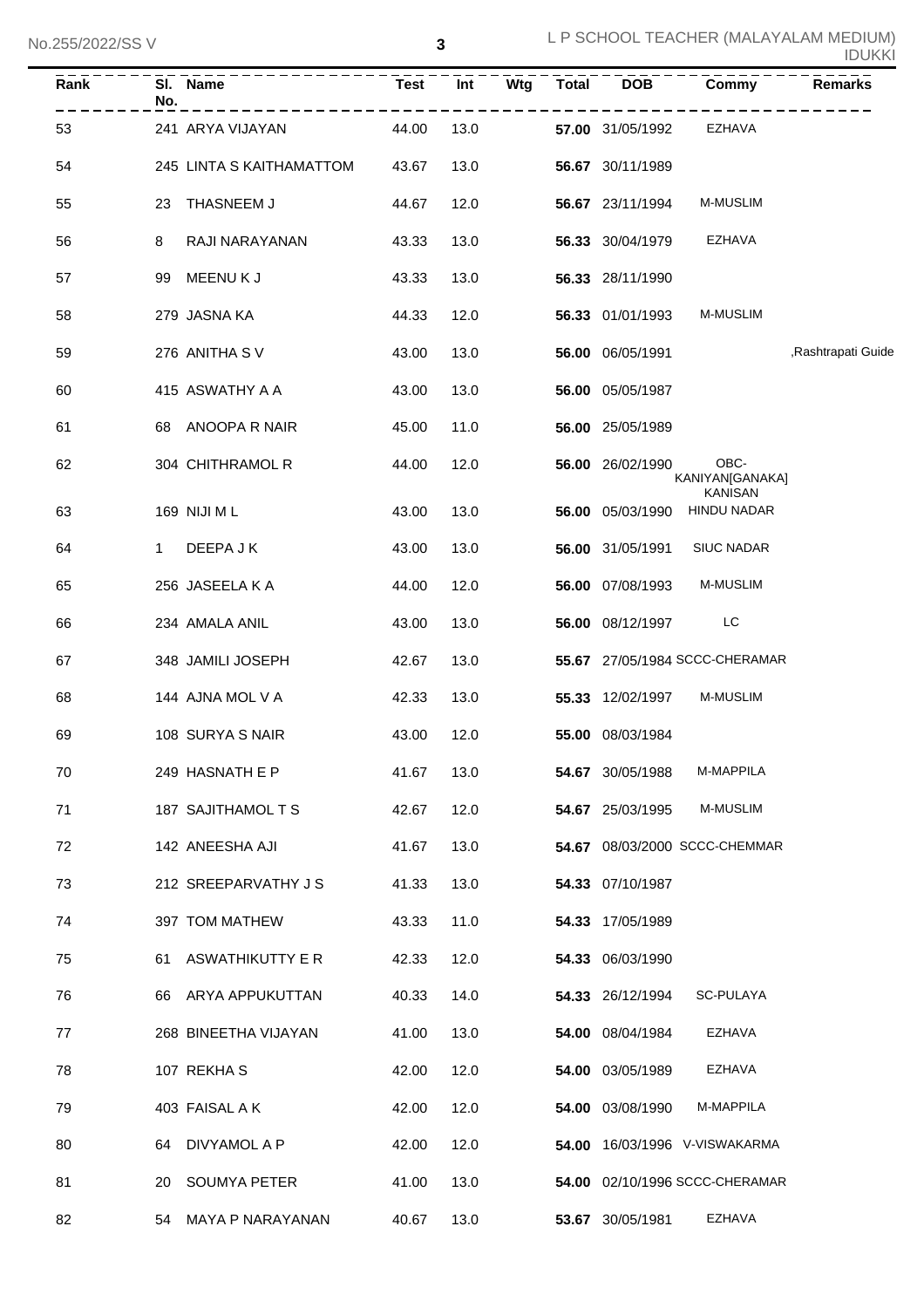| $\overline{\mathsf{Rank}}$ | No. | SI. Name                            | <b>Test</b> | Int  | $\overline{\mathsf{W}}$ tg | <b>Total</b> | <b>DOB</b>       | Commy                         | <b>Remarks</b>  |
|----------------------------|-----|-------------------------------------|-------------|------|----------------------------|--------------|------------------|-------------------------------|-----------------|
| 83                         |     | 128 FAUSIA K S                      | 40.67       | 13.0 |                            |              | 53.67 04/03/1989 | M-MUSLIM                      |                 |
| 84                         |     | 168 MONISHA M M                     | 40.67       | 13.0 |                            |              |                  | 53.67 13/03/1997 SC-SAMBAVAR  |                 |
| 85                         |     | 257 SONIA JOSEPH                    | 41.33       | 12.0 |                            |              | 53.33 01/12/1989 |                               | , Wife of Jawan |
| 86                         |     | 46 NISHA JOSEPH                     | 41.33       | 12.0 |                            |              | 53.33 27/02/1985 | LC                            |                 |
| 87                         |     | 288 VINNY MERIN ABRAHAM             | 40.33       | 13.0 |                            |              | 53.33 10/05/1985 |                               |                 |
| 88                         |     | 315 ANCYMOL REGI                    | 40.33       | 13.0 |                            |              |                  | 53.33 14/01/1988 SCCC-SAMBAVA |                 |
| 89                         | 63  | ANI MOL M J                         | 41.33       | 12.0 |                            |              | 53.33 11/09/1989 |                               |                 |
| 90                         | 4   | NEETHU RAJU                         | 41.00       | 12.0 |                            |              | 53.00 26/12/1988 | OBC-VANIKA<br>VAISYA          |                 |
| 91                         | 18  | SOJA JOSE                           | 40.00       | 13.0 |                            |              | 53.00 12/08/1989 |                               |                 |
| 92                         |     | 77 JINSHA V K                       | 40.67       | 12.0 |                            |              | 52.67 29/04/1987 | <b>THIYYA</b>                 |                 |
| 93                         |     | 198 ATHIRA RAJENDRAN                | 39.67       | 13.0 |                            |              | 52.67 08/11/1988 | <b>EZHAVA</b>                 |                 |
| 94                         |     | 331 AHALYA KRISHNAN                 | 39.67       | 13.0 |                            |              | 52.67 30/04/1989 | <b>EZHAVA</b>                 |                 |
| 95                         |     | 289 ANU KURIAN                      | 40.67       | 12.0 |                            |              | 52.67 30/07/1990 |                               |                 |
| 96                         |     | 246 SIJINA S M                      | 40.33       | 12.0 |                            |              | 52.33 31/05/1986 | M-MUSLIM                      |                 |
| 97                         |     | 67 NEETHUBS                         | 40.00       | 12.0 |                            |              | 52.00 27/05/1985 |                               |                 |
| 98                         |     | 151 KRISHNENDU N                    | 39.00       | 13.0 |                            |              | 52.00 18/04/1989 |                               |                 |
| 99                         |     | <b>NAMBOOTHIRI</b><br>362 THAHIRA S | 39.67       | 12.0 |                            |              | 51.67 27/05/1984 | <b>M-MUSLIM</b>               |                 |
| 100                        |     | 76 SANDRA C GEORGE                  | 39.67 12.0  |      |                            |              | 51.67 01/10/1993 |                               |                 |
| 101                        |     | 269 DEEPAMOL P S                    | 39.33       | 12.0 |                            |              | 51.33 04/04/1987 | EZHAVA                        |                 |
| 102                        | 5   | RAJI N C                            | 39.33       | 12.0 |                            |              | 51.33 12/02/1991 |                               |                 |
| 103                        |     | 33 JISMAL MUHAMMED                  | 40.33       | 11.0 |                            |              | 51.33 13/09/1993 | <b>M-MUSLIM</b>               |                 |
| 104                        |     | 157 SHEBUNA SAMAD                   | 39.00       | 12.0 |                            |              | 51.00 28/05/1990 | M-MUSLIM                      |                 |
| 105                        |     | 203 TINI AUGUSTINE                  | 38.00       | 13.0 |                            |              | 51.00 01/04/1997 |                               |                 |
| 106                        |     | 24 PREETHA PRAKASH                  | 39.00       | 12.0 |                            |              |                  | 51.00 22/05/1997 V-VISWAKARMA |                 |
| 107                        |     | 371 DEEPTHIKP                       | 38.00       | 13.0 |                            |              | 51.00 20/07/1999 |                               |                 |
| 108                        |     | 141 ANJU ELIZABETH CHACKO           | 36.67       | 14.0 |                            |              | 50.67 31/05/1990 |                               |                 |
| 109                        |     | 271 AISWARYA V S                    | 37.67       | 13.0 |                            |              | 50.67 08/04/1991 |                               |                 |
| 110                        |     | 364 ANCHU A S                       | 38.67       | 12.0 |                            |              | 50.67 06/05/1992 | <b>SIUC NADAR</b>             |                 |
| 111                        |     | 303 SHOBHIYA S N                    | 39.67       | 11.0 |                            |              | 50.67 21/05/1993 | <b>SIUC NADAR</b>             |                 |
| 112                        |     | 405 SEBIN THOMAS                    | 37.67       | 13.0 |                            |              | 50.67 30/12/1999 |                               |                 |
| 113                        |     | 47 MANU MOL A M                     | 38.33       | 12.0 |                            |              |                  | 50.33 06/03/1988 V-VISWAKARMA |                 |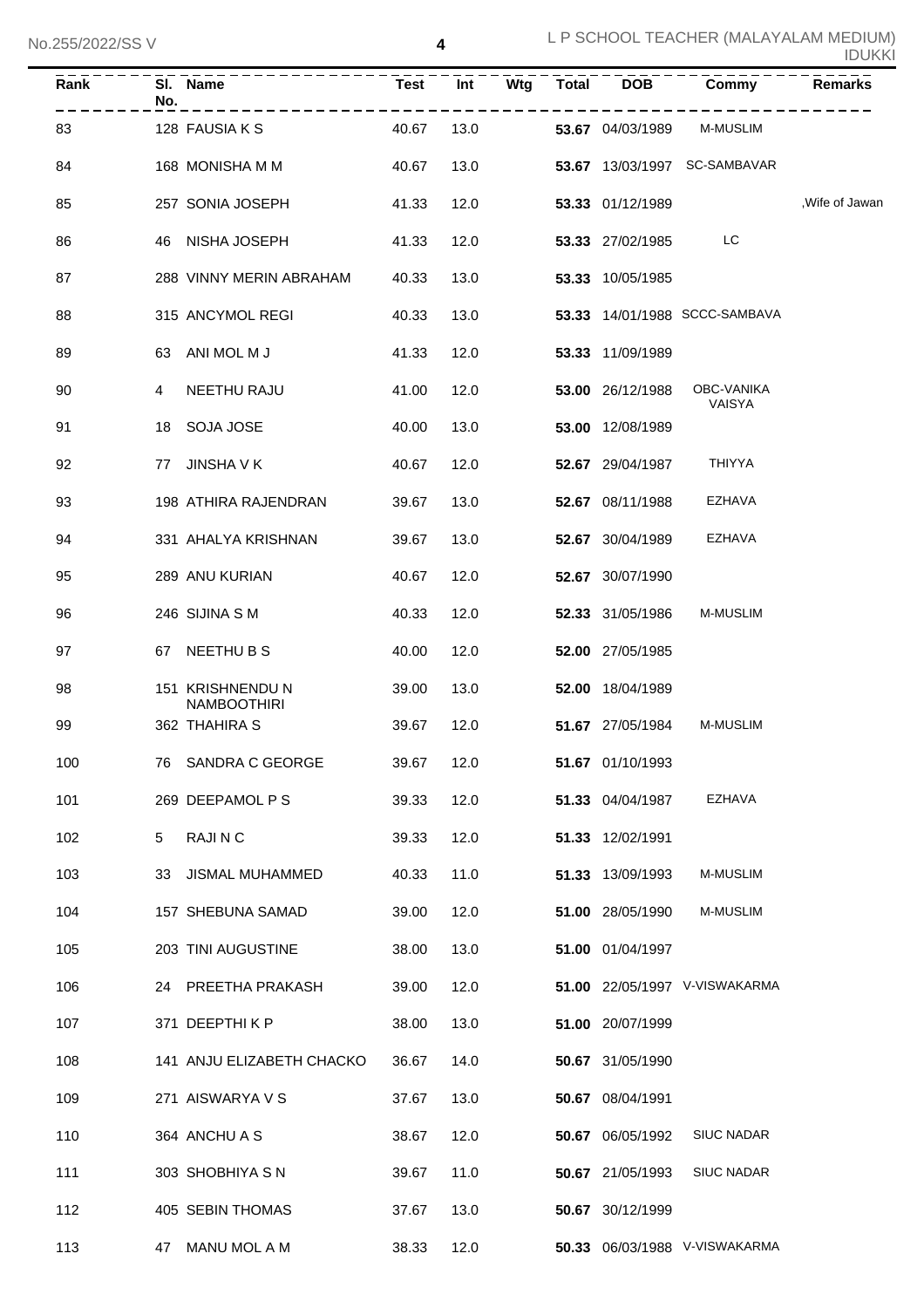| Rank | SI. Name<br>No.       | Test       | <b>Int</b> | <b>Wtg</b> | Total DOB        | Commy                          | <b>Remarks</b>  |
|------|-----------------------|------------|------------|------------|------------------|--------------------------------|-----------------|
| 114  | 196 SABEENA MECHEERI  | 38.33      | 12.0       |            | 50.33 31/05/1989 | M-MAPPILA                      |                 |
| 115  | 190 SHABANA ABOOBAKAR | 37.33      | 13.0       |            | 50.33 26/02/1992 | <b>M-MUSLIM</b>                |                 |
| 116  | 369 AFRAHUL ADABIYA   | 37.33      | 13.0       |            | 50.33 21/02/2000 | <b>M-MUSLIM</b>                |                 |
| 117  | 265 PREETHU PRAKASH   | 37.00      | 13.0       |            | 50.00 03/02/1989 | EZHAVA                         |                 |
| 118  | 266 ANUMOL THOMAS     | 37.00      | 13.0       |            | 50.00 06/08/1992 |                                |                 |
| 119  | 258 ASWATHY LAL       | 37.00      | 13.0       |            | 50.00 20/01/1994 | EZHAVA                         |                 |
| 120  | 22 VIJI B             | 38.67      | 11.0       |            | 49.67 25/05/1987 | <b>SIUC NADAR</b>              | ,Wife of Jawan  |
| 121  | 264 ASHA GEORGE       | 36.67      | 13.0       |            | 49.67 20/03/1987 |                                |                 |
| 122  | SUJITHA T S<br>2      | 38.67      | 11.0       |            | 49.67 17/05/1988 | EZHAVA                         |                 |
| 123  | 97 SONA BABY          | 36.67      | 13.0       |            | 49.67 01/06/1989 |                                |                 |
| 124  | 314 ANU GEORGE        | 36.67      | 13.0       |            | 49.67 08/11/1989 |                                |                 |
| 125  | 80 SHINTUMOL K K      | 37.67      | 12.0       |            | 49.67 05/05/1990 | <b>M-MUSLIM</b>                |                 |
| 126  | 402 ARCHAKG           | 36.67      | 13.0       |            | 49.67 31/05/1997 | D-ARAYAN                       |                 |
| 127  | RAJI RAJAN<br>7       | 36.33      | 13.0       |            | 49.33 19/08/1989 | EZHAVA                         | , Wife of Jawan |
| 128  | 305 TIMI VARGHESE     | 36.33      | 13.0       |            | 49.33 02/11/1988 |                                |                 |
| 129  | 185 JASMINE A S       | 38.33      | 11.0       |            | 49.33 02/01/1990 | <b>M-MUSLIM</b>                |                 |
| 130  | 183 SAJIMI K AZEEZ    | 36.33      | 13.0       |            | 49.33 10/02/1991 | <b>M-MUSLIM</b>                |                 |
| 131  | 451 HAMIDA M H        | 37.33 12.0 |            |            | 49.33 06/01/1999 | M-MUSLIM                       |                 |
| 132  | 49 SABITHA PHILIP     | 38.00      | 11.0       |            | 49.00 30/03/1984 | LC                             |                 |
| 133  | 250 RESHMA REVI       | 37.00      | 12.0       |            | 49.00 08/04/1987 | SC-KURAVAN                     |                 |
| 134  | 91 JUBY MATHEW        | 37.00      | 12.0       |            |                  | 49.00 30/11/1987 SCCC-CHERAMAR |                 |
| 135  | 327 ANUMOL P K        | 38.00      | 11.0       |            | 49.00 02/12/1989 | <b>EZHAVA</b>                  |                 |
| 136  | 272 FAZEELA K A       | 36.00      | 13.0       |            | 49.00 30/05/1990 | <b>M-MUSLIM</b>                |                 |
| 137  | 127 SAJANA JALALUDHIN | 35.67      | 13.0       |            | 48.67 27/05/1987 | <b>M-MUSLIM</b>                |                 |
| 138  | 282 MINIMOL P JOSEPH  | 36.67      | 12.0       |            | 48.67 31/05/1988 |                                |                 |
| 139  | 436 JOSNA JOSE        | 35.67      | 13.0       |            | 48.67 15/01/1989 |                                |                 |
| 140  | 140 AJINA K           | 34.67      | 14.0       |            | 48.67 29/04/1996 |                                |                 |
| 141  | 227 GOPIKA G          | 35.33      | 13.0       |            | 48.33 01/08/1983 |                                |                 |
| 142  | 450 SHIJU K           | 36.33      | 12.0       |            | 48.33 22/01/1987 |                                |                 |
| 143  | 337 SWATHY PAVITHRAN  | 36.33      | 12.0       |            | 48.33 15/01/1991 | D-DHEEVARA                     |                 |
| 144  | 129 MINU MARY JAISON  | 35.33      | 13.0       |            | 48.33 07/09/1996 |                                |                 |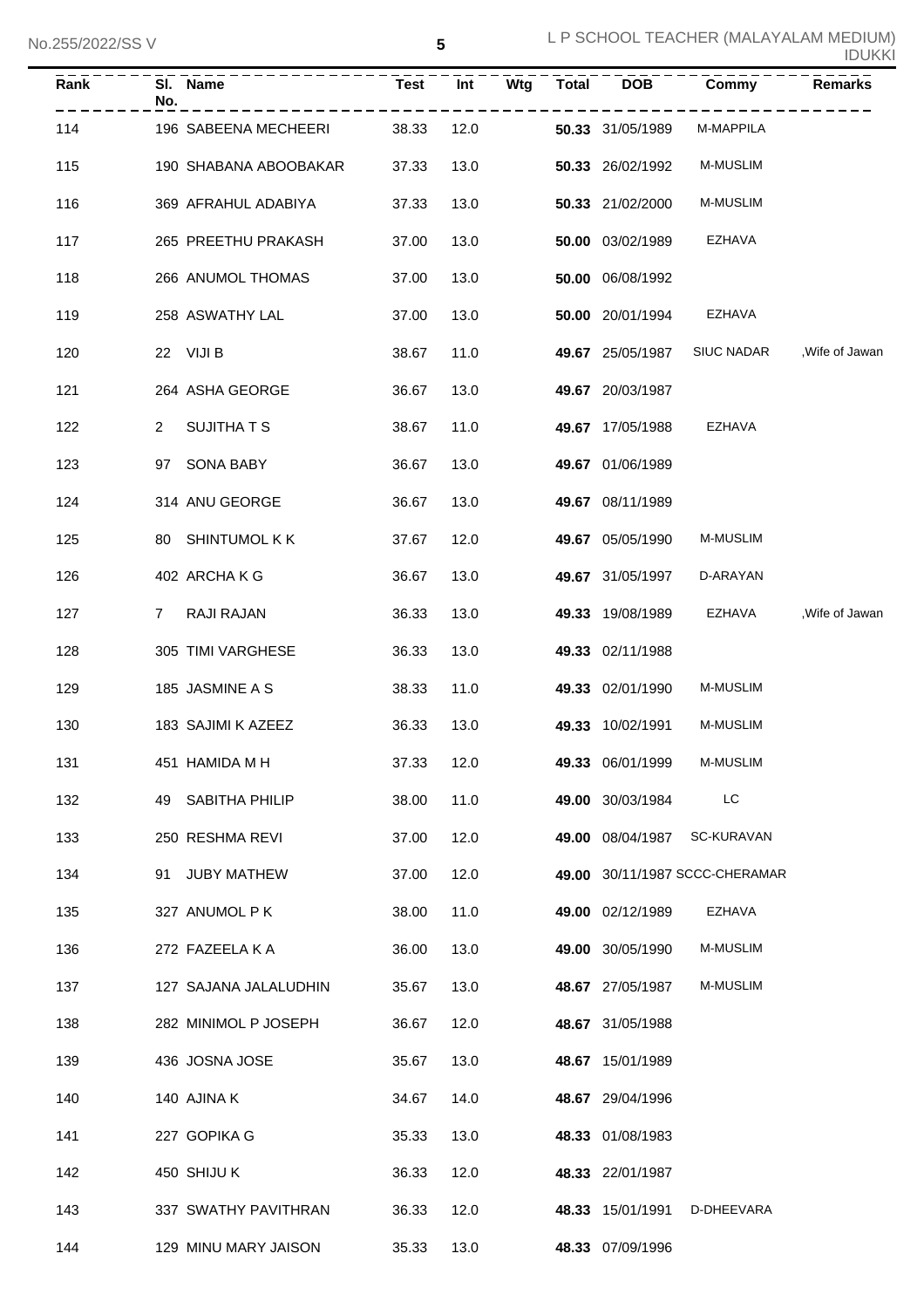| Rank | SI. Name<br>No. |                          | <b>Test</b> |      | $Int -\overline{Wtg}$ | Total DOB        | Commy                                           | Remarks |
|------|-----------------|--------------------------|-------------|------|-----------------------|------------------|-------------------------------------------------|---------|
| 145  |                 | 435 BIBITHA BALACHANDRAN | 35.00       | 13.0 | $- - - - - - - -$     |                  | .<br>48.00 20/05/1986 EZHAVA ,Rashtrapati Guide |         |
| 146  |                 | 171 SUNITHAMOL M         | 35.00       | 13.0 |                       | 48.00 02/02/1991 | EZHAVA                                          |         |
| 147  |                 | 431 ANJALI CHANDRAN B S  | 36.00       | 12.0 |                       | 48.00 20/05/1991 |                                                 |         |
| 148  |                 | 414 MUHAMMED RISVAN P    | 35.00       | 13.0 |                       | 48.00 31/03/1997 | M-MUSLIM                                        |         |
| 149  |                 | 78 DEEPA RAJAN           | 35.67       | 12.0 |                       | 47.67 07/11/1988 | EZHAVA                                          |         |
| 150  |                 | 226 JUBIYA PUNNOOSE      | 34.67       | 13.0 |                       | 47.67 26/10/1993 |                                                 |         |
| 151  | 3               | ANJANA UNNIKRISHNAN      | 35.67       | 12.0 |                       | 47.67 11/02/1995 | EZHAVA                                          |         |
| 152  |                 | 122 MAYA B G             | 34.67       | 13.0 |                       | 47.67 14/05/1995 | SC-VANNAN                                       |         |
| 153  |                 | 366 TINTU MANUEL         | 35.67       | 12.0 |                       | 47.67 15/04/1999 |                                                 |         |
| 154  |                 | 153 DEEPAM MARIYA JOSEPH | 34.33       | 13.0 |                       | 47.33 06/05/1986 |                                                 |         |
| 155  |                 | 313 JOSILY K JOSE        | 34.33       | 13.0 |                       |                  | 47.33 05/04/1989 SCCC-CHERAMAR                  |         |
| 156  |                 | 52 DONA BABY             | 36.33       | 11.0 |                       | 47.33 01/06/1989 |                                                 |         |
| 157  |                 | 350 GANGA SUKUMARAN      | 34.33       | 13.0 |                       |                  | 47.33 09/01/1991 V-VISWAKARMA                   |         |
| 158  |                 | 361 RENJUMOL K R         | 34.33       | 13.0 |                       |                  | 47.33 23/12/1991 EZHAVA                         |         |
| 159  |                 | 379 AKHIL PHILIP         | 35.33       | 12.0 |                       | 47.33 01/03/1992 |                                                 |         |
| 160  |                 | 439 DOMINIC MATHEW       | 37.33       | 10.0 |                       | 47.33 24/10/1992 |                                                 |         |
| 161  |                 | 378 WILFRED MOHAN M      | 35.33       | 12.0 |                       | 47.33 15/05/1993 |                                                 |         |
| 162  |                 | 437 ANJALI BABU          | 35.33       | 12.0 |                       |                  | 47.33 08/05/1994 OBC-VELAAN                     |         |
| 163  |                 | 325 ARDRA S CHUKKANANI   | 34.33       | 13.0 |                       | 47.33 14/11/1998 |                                                 |         |
| 164  |                 | 430 DELEENA JOSE         | 34.00       | 13.0 |                       | 47.00 09/03/1986 |                                                 |         |
| 165  |                 | 109 ASWATHY M P          | 34.00       | 13.0 |                       | 47.00 20/05/1990 | EZHAVA                                          |         |
| 166  |                 | 100 GEORGEENA M J        | 34.00       | 13.0 |                       | 47.00 11/12/1992 | LC                                              |         |
| 167  |                 | 34 JAIMOL JAMES          | 35.67       | 11.0 |                       | 46.67 19/11/1990 |                                                 |         |
| 168  |                 | 277 ANUSREE VISWAMBHARAN | 33.67       | 13.0 |                       |                  | 46.67 05/03/1991 V-VISWAKARMA                   |         |
| 169  |                 | 433 SIJIMOL P A          | 33.67       | 13.0 |                       | 46.67 17/05/1991 |                                                 |         |
| 170  |                 | 375 SREEKUTTY S          | 34.67       | 12.0 |                       | 46.67 22/01/1997 | SC-PARAVAN                                      |         |
| 171  |                 | 365 MINI A S             | 34.33       | 12.0 |                       | 46.33 05/03/1978 | EZHAVA                                          |         |
| 172  |                 | 93 DEEPAMOL G            | 33.33       | 13.0 |                       | 46.33 01/03/1980 | <b>EZHAVA</b>                                   |         |
| 173  |                 | 322 JENCY RAJU           | 34.33       | 12.0 |                       | 46.33 22/02/1984 |                                                 |         |
| 174  |                 | 306 ELSA XAVIER          | 33.33       | 13.0 |                       | 46.33 31/01/1986 | LC                                              |         |
| 175  |                 | 301 ANITHA P V           | 33.33       | 13.0 |                       | 46.33 11/06/1986 | V-THATTAN                                       |         |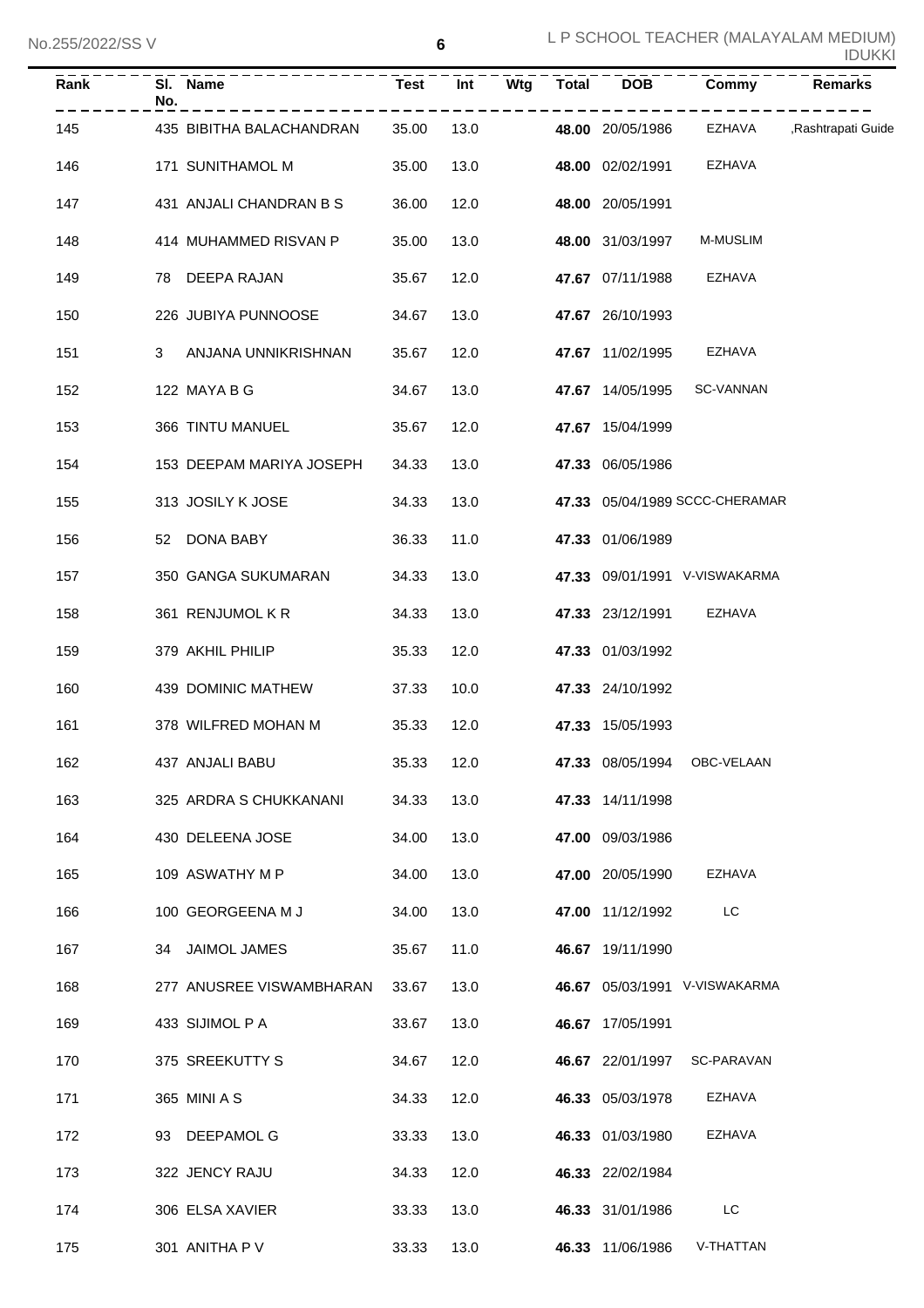| Rank | No. | SI. Name                 | <b>Test</b> | Int  | Wtg | <b>Total</b> | <b>DOB</b>       | Commy                          | <b>Remarks</b> |
|------|-----|--------------------------|-------------|------|-----|--------------|------------------|--------------------------------|----------------|
| 176  |     | 170 LINTO GEORGE         | 33.33       | 13.0 |     |              | 46.33 31/05/1989 |                                |                |
| 177  |     | 434 SINJU ABRAHAM        | 33.33       | 13.0 |     |              | 46.33 13/02/1990 |                                |                |
| 178  |     | 186 CATHERIN SORNA JACOB | 34.00       | 12.0 |     |              |                  | 46.00 07/04/1982 SCCC-SAMBAVAR |                |
| 179  |     | 211 KAVITHA V R          | 34.00       | 12.0 |     |              | 46.00 18/05/1985 | <b>EZHAVA</b>                  |                |
| 180  |     | 267 BOBYMOL JOSEPH       | 34.00       | 12.0 |     |              | 46.00 15/02/1989 |                                |                |
| 181  |     | 215 JEAN MARY DENSY S    | 32.67       | 13.0 |     |              |                  | 45.67 02/04/1983 SCCC-SAMBAVAR |                |
| 182  |     | 446 ANEESH KR            | 32.67       | 13.0 |     |              | 45.67 21/05/1987 | EZHAVA                         |                |
| 183  |     | 167 TINTUMOL K M         | 32.67       | 13.0 |     |              |                  | 45.67 16/05/1989 SCCC-CHERAMAR |                |
| 184  |     | 328 SETHULAKSHMIT P      | 32.67       | 13.0 |     |              |                  | 45.67 18/05/1989 V-VISWAKARMA  |                |
| 185  |     | 278 PARVATHY K P         | 34.67       | 11.0 |     |              |                  | 45.67 18/11/1992 V-VISWAKARMA  |                |
| 186  |     | 36 DALFY MARIA MATHEW    | 33.67       | 12.0 |     |              | 45.67 07/06/1993 |                                |                |
| 187  |     | 329 SARITHA BHASKARAN    | 33.33       | 12.0 |     |              | 45.33 05/05/1983 | <b>EZHAVA</b>                  |                |
| 188  |     | 81 SUNITHA SUKUMARAN     | 33.33       | 12.0 |     |              | 45.33 02/12/1987 | <b>EZHAVA</b>                  |                |
| 189  |     | 158 GEETHUMOL K G        | 33.33       | 12.0 |     |              | 45.33 02/09/1990 | EZHAVA                         |                |
| 190  |     | 197 SHAHIRA BASHEER      | 32.33       | 13.0 |     |              | 45.33 04/03/1992 | M-MUSLIM                       |                |
| 191  |     | 321 SHANIJA BEEGOM S     | 34.33       | 11.0 |     |              | 45.33 01/05/1994 | <b>M-MUSLIM</b>                |                |
| 192  |     | 244 ANJUMOL MOHAN        | 32.33       | 13.0 |     |              | 45.33 05/10/1994 | SC-PARAVAN                     |                |
| 193  |     | 413 SREEJITH G           | 32.00 13.0  |      |     |              | 45.00 19/01/1980 | EZHAVA                         |                |
| 194  |     | 438 ELIZABETH SEBASTIAN  | 32.00       | 13.0 |     |              | 45.00 19/01/1992 | LC                             |                |
| 195  |     | 92 ANU JOY               | 33.00       | 12.0 |     |              | 45.00 12/05/1993 |                                |                |
| 196  |     | 393 ARYA PRASANNAN       | 33.00       | 12.0 |     |              | 45.00 14/12/1993 | <b>EZHAVA</b>                  |                |
| 197  |     | 214 MRUDHULA PRASANTH    | 33.00       | 12.0 |     |              | 45.00 30/03/1995 | EZHAVA                         |                |
| 198  |     | 219 JINCY JOY            | 32.67       | 12.0 |     |              | 44.67 31/07/1986 |                                |                |
| 199  |     | 396 SHAIJI K S           | 31.67       | 13.0 |     |              | 44.67 13/03/1987 | LC                             |                |
| 200  |     | 21 ANU SIVADAS           | 32.67       | 12.0 |     |              | 44.67 15/05/1989 | <b>EZHAVA</b>                  |                |
| 201  |     | 432 NISHANS              | 31.67       | 13.0 |     |              | 44.67 20/05/1990 | EZHAVA                         |                |
| 202  |     | 307 ATHIRA SURENDRAN     | 32.67       | 12.0 |     |              |                  | 44.67 02/01/1995 V-VISWAKARMA  |                |
| 203  |     | 166 ANU JOSE             | 31.67       | 13.0 |     |              | 44.67 22/11/1995 |                                |                |
| 204  |     | 228 VARSHA SAJEEV        | 31.67       | 13.0 |     |              | 44.67 17/05/2000 |                                |                |
| 205  |     | 340 MEKHA MATHEW         | 31.00       | 13.0 |     |              | 44.00 13/04/1987 |                                |                |
| 206  |     | 411 SHAIMOL M A          | 32.00       | 12.0 |     |              | 44.00 18/01/1990 | M-MUSLIM                       |                |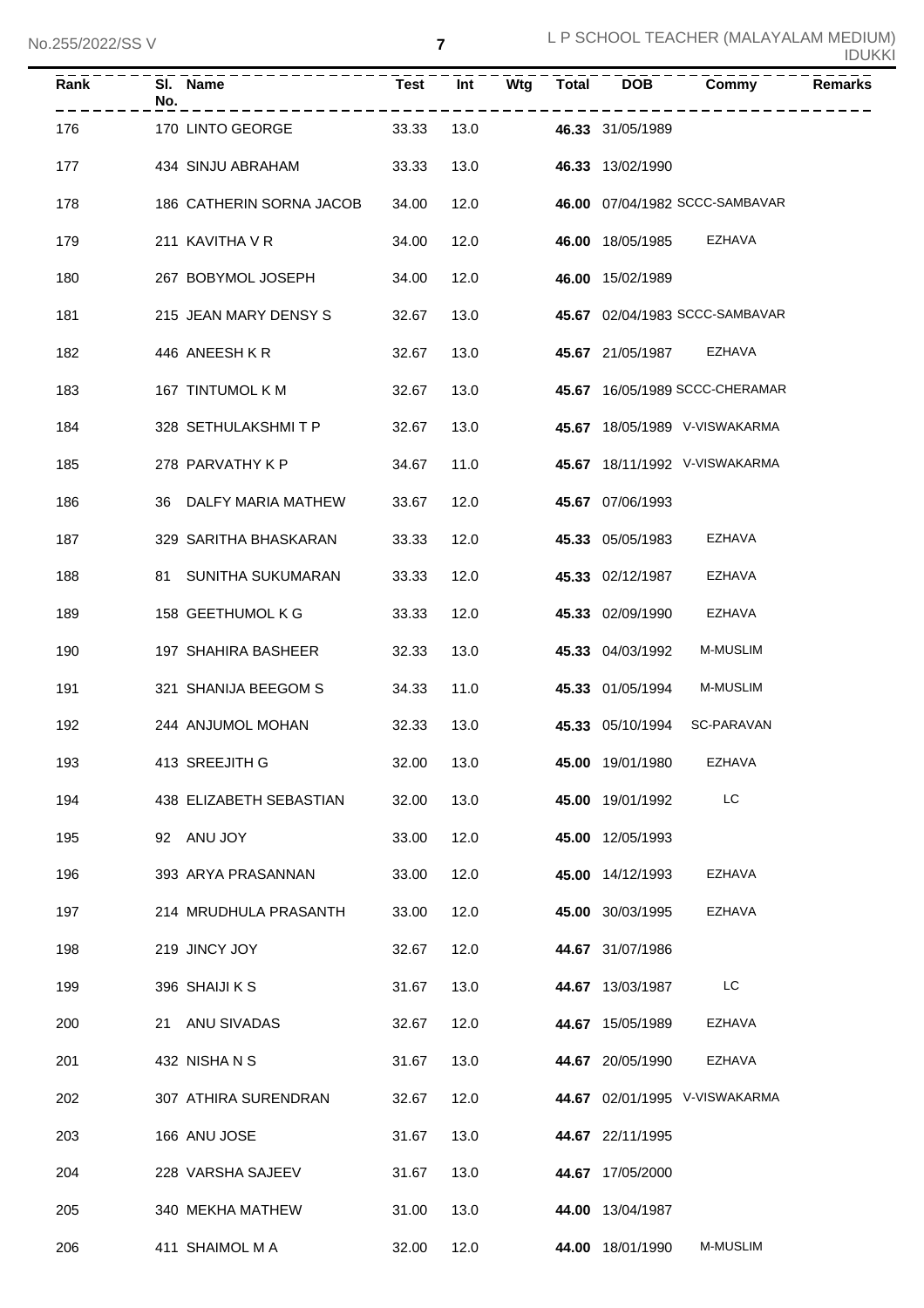| Rank | SI. Name<br>No.         | <b>Test</b> | Int  | Wtg | <b>Total</b> | <b>DOB</b>       | Commy                                              | <b>Remarks</b> |
|------|-------------------------|-------------|------|-----|--------------|------------------|----------------------------------------------------|----------------|
| 207  | 48<br>AJIMOL JOY        | 32.00       | 12.0 |     |              | 44.00 23/05/1992 |                                                    |                |
| 208  | 154 PRINCY SEBASTIAN    | 32.00       | 12.0 |     |              |                  | 44.00 01/03/1993 SCCC-CHERAMAR                     |                |
| 209  | 351 SANTHAKUMARI M P    | 30.67       | 13.0 |     |              | 43.67 19/05/1982 |                                                    |                |
| 210  | 17 HASEENA AZIZ         | 31.67       | 12.0 |     |              | 43.67 13/02/1988 | M-MUSLIM                                           |                |
| 211  | 124 JASIRA M P          | 31.67       | 12.0 |     |              | 43.67 09/05/1988 | M-MAPPILA                                          |                |
| 212  | 204 VEENA MATHEW        | 30.33       | 13.0 |     |              |                  | 43.33 27/06/1990 SCCC-CHERAMAN , Rashtrapati Guide |                |
| 213  | 26 ATHIRA S NAIR        | 30.33       | 13.0 |     |              | 43.33 07/08/1991 |                                                    |                |
| 214  | 412 AMAL JOSE           | 31.33       | 12.0 |     |              | 43.33 24/08/1998 |                                                    |                |
| 215  | 263 THRESIAMMA AUGUSTHY | 30.00       | 13.0 |     |              | 43.00 09/07/1981 |                                                    |                |
| 216  | 338 SOUMYA M A          | 30.67       | 12.0 |     |              | 42.67 12/05/1984 |                                                    |                |
| 217  | 202 ANU K GEORGE        | 29.67       | 13.0 |     |              | 42.67 25/02/1989 |                                                    |                |
| 218  | 83 ANN MARIYA M S       | 29.67       | 13.0 |     |              | 42.67 24/10/1989 |                                                    |                |
| 219  | 172 DIYA JOSEPH         | 29.67       | 13.0 |     |              | 42.67 06/01/1990 |                                                    |                |
| 220  | 274 ANNAMMA LIZY        | 29.33       | 13.0 |     |              |                  | 42.33 13/07/1980 SCCC-CHERAMAR                     |                |
| 221  | 189 RIYAMOL SEBASTIAN   | 30.33       | 12.0 |     |              | 42.33 25/07/1984 |                                                    |                |
| 222  | 252 DELPHY MANUEL       | 30.33       | 12.0 |     |              | 42.33 01/07/1988 |                                                    |                |
| 223  | 291 THASNI SALIM        | 30.33       | 12.0 |     |              | 42.33 19/04/1994 | M-MUSLIM                                           |                |
| 224  | 326 ELSY KO             | 30.00       | 12.0 |     |              |                  | 42.00 18/10/1981 SCCC-PULAYA                       |                |
| 225  | 184 FOUSIKP             | 30.00       | 12.0 |     |              | 42.00 15/04/1985 | M-MUSLIM                                           |                |
| 226  | 96 REMYA V R            | 28.00       | 14.0 |     |              | 42.00 31/05/1987 |                                                    |                |
| 227  | 188 BLESSY M RAJ        | 31.00       | 11.0 |     |              |                  | 42.00 02/12/1987 SCCC-SAMBAVA                      |                |
| 228  | 404 MANU K M            | 30.00       | 12.0 |     |              |                  | 42.00 15/05/1988 V-VISWAKARMA                      |                |
| 229  | 126 ANU MARIYA TOMY     | 30.00       | 12.0 |     |              | 42.00 10/02/1989 |                                                    |                |
| 230  | 391 ANOOP S S           | 30.00       | 12.0 |     |              | 42.00 09/03/1989 | EZHAVA                                             |                |
| 231  | 84 GEETHU VIJAYAN       | 29.00       | 13.0 |     |              | 42.00 27/04/1989 | EZHAVA                                             |                |
| 232  | 280 ANU SHAJI           | 31.00       | 11.0 |     |              | 42.00 09/05/1989 | EZHAVA                                             |                |
| 233  | 247 JOSMY JACOB         | 29.00       | 13.0 |     |              | 42.00 01/05/1991 |                                                    |                |
| 234  | 98 ATHIRA D             | 30.00       | 12.0 |     |              | 42.00 28/09/1991 | EZHAVA                                             |                |
| 235  | 311 MAYA MURALI         | 30.00       | 12.0 |     |              | 42.00 18/11/1992 |                                                    |                |
| 236  | 53 SHEENA SD            | 31.67       | 10.0 |     |              | 41.67 20/05/1983 | LC                                                 |                |
| 237  | 292 SMITHAKS            | 29.67       | 12.0 |     |              | 41.67 23/09/1987 | OBC-GANAKA                                         |                |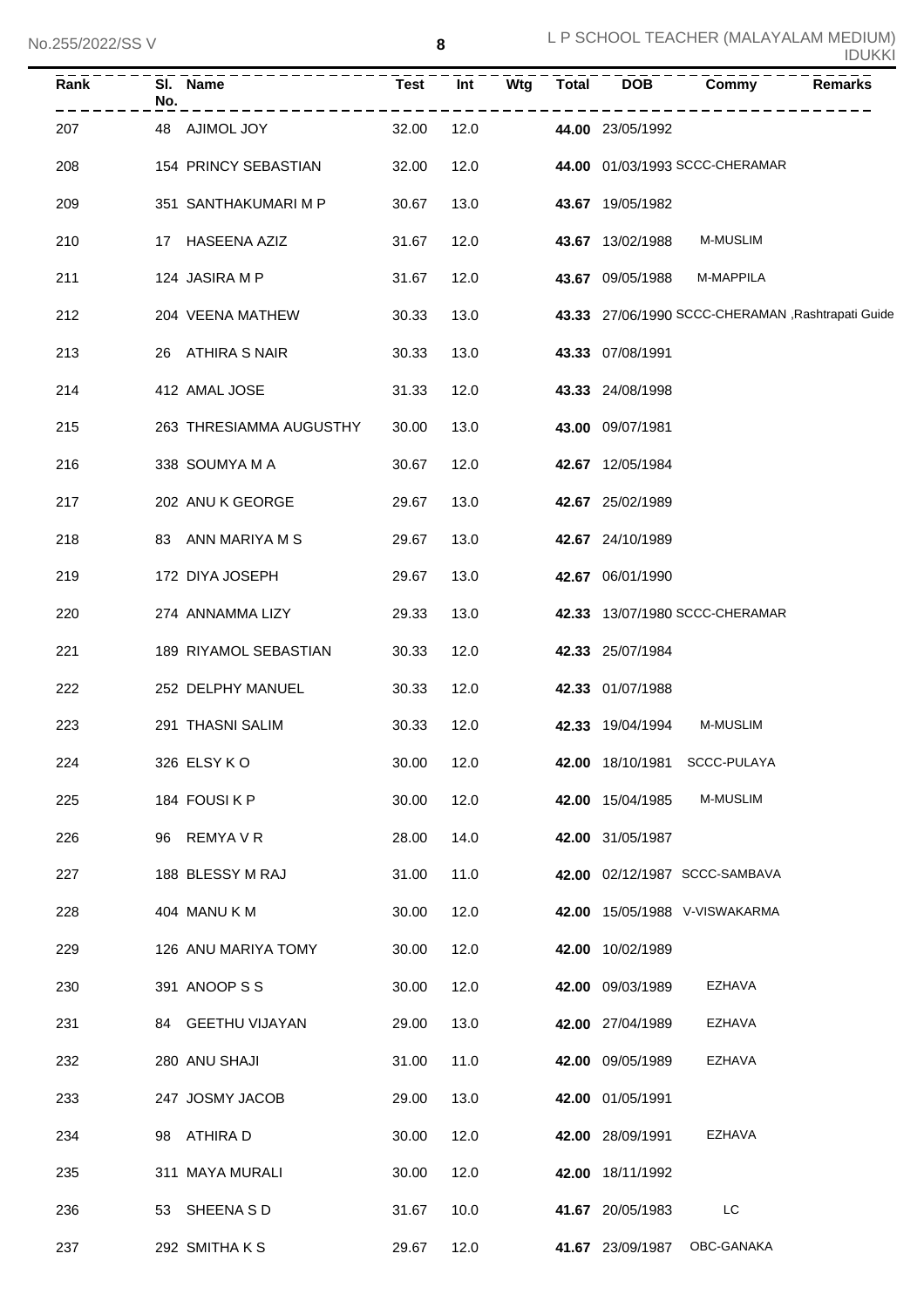| ZUUIZUZZIUU V |     |                        |             |      |                           |              |                  |                                | <b>IDUKKI</b>  |  |
|---------------|-----|------------------------|-------------|------|---------------------------|--------------|------------------|--------------------------------|----------------|--|
| Rank          | No. | SI. Name               | <b>Test</b> | Int  | $\overline{\mathsf{Wtg}}$ | <b>Total</b> | <b>DOB</b>       | Commy                          | <b>Remarks</b> |  |
| 238           |     | 155 NAJUMA NAZAR       | 28.67       | 13.0 |                           |              | 41.67 15/04/1988 | <b>M-MUSLIM</b>                |                |  |
| 239           |     | 6 ELSEENA ALEX         | 29.67       | 12.0 |                           |              | 41.67 17/12/1989 |                                |                |  |
| 240           |     | 349 SHAMNA K M         | 28.67       | 13.0 |                           |              | 41.67 06/05/1990 | M-MUSLIM                       |                |  |
| 241           |     | 95 ANUJA JOSE          | 29.67       | 12.0 |                           |              | 41.67 22/05/1990 |                                |                |  |
| 242           |     | 323 JAIN T JAMES       | 29.67       | 12.0 |                           |              |                  | 41.67 15/09/1990 SCCC-CHERAMAR |                |  |
| 243           |     | 106 BINITTA AUGUSTINE  | 28.67       | 13.0 |                           |              | 41.67 08/10/1992 |                                |                |  |
| 244           |     | 341 CHINCHU MOHAN P    | 29.67       | 12.0 |                           |              | 41.67 01/02/1993 | LC                             |                |  |
| 245           |     | 123 DILNA DILEEP       | 29.67       | 12.0 |                           |              | 41.67 18/06/1999 | <b>M-MUSLIM</b>                |                |  |
| 246           |     | 125 REMA V             | 28.33       | 13.0 |                           |              | 41.33 20/05/1978 | LC                             |                |  |
| 247           |     | 392 SANAL KUMAR P      | 29.33       | 12.0 |                           |              | 41.33 25/05/1987 |                                |                |  |
| 248           |     | 372 AJITHA KUMARI B    | 29.33       | 12.0 |                           |              | 41.33 26/05/1988 |                                |                |  |
| 249           |     | 400 SAIJU S S STALIN   | 30.33       | 11.0 |                           |              | 41.33 29/05/1988 | <b>SIUC NADAR</b>              |                |  |
| 250           |     | 181 LINSY K S          | 29.33       | 12.0 |                           |              | 41.33 20/05/1990 | THIYYA                         |                |  |
| 251           |     | 216 ASWATHY K V        | 28.33       | 13.0 |                           |              | 41.33 20/11/1991 | <b>EZHAVA</b>                  |                |  |
| 252           |     | 217 ANUMOL K A         | 28.00       | 13.0 |                           |              | 41.00 16/01/1981 | LC                             |                |  |
| 253           |     | 346 LINTAMOL P J       | 29.00       | 12.0 |                           |              | 41.00 13/02/1984 |                                |                |  |
| 254           |     | 445 VIMAL V M          | 27.00       | 14.0 |                           |              | 41.00 19/03/1986 |                                |                |  |
| 255           |     | 242 TINTU ANTONY       | 28.00       | 13.0 |                           |              | 41.00 12/04/1987 |                                |                |  |
| 256           |     | 35 ANILATM             | 27.00       | 14.0 |                           |              | 41.00 21/05/1987 | <b>EZHAVA</b>                  |                |  |
| 257           |     | 336 RENJITHA RAVINDRAN | 28.00       | 13.0 |                           |              |                  | 41.00 12/05/1991 V-VISWAKARMA  |                |  |
| 258           |     | 368 AMRUTHA K R        | 29.00       | 12.0 |                           |              |                  | 41.00 02/07/1991 V-VISWAKARMA  |                |  |
| 259           |     | 273 SUNUMOL BABU       | 28.00       | 13.0 |                           |              | 41.00 27/05/1992 | LC                             |                |  |
| 260           |     | 296 JOSMY JOSE         | 28.00       | 13.0 |                           |              | 41.00 16/10/1993 |                                |                |  |
| 261           |     | 299 JESNA BINOY        | 27.00       | 14.0 |                           |              |                  | 41.00 16/04/1998 SCCC-SAMBAVAR |                |  |
| 262           |     | 176 PONNY THOMAS       | 27.67       | 13.0 |                           |              |                  | 40.67 14/05/1984 SCCC-SAMBAVAR |                |  |
| 263           |     | 388 RUKSANAMOL K       | 28.67       | 12.0 |                           |              | 40.67 01/10/1989 | M-MUSLIM                       |                |  |
| 264           |     | 25 MARIYA THOMAS       | 28.67       | 12.0 |                           |              | 40.67 17/10/1990 |                                |                |  |
| 265           |     | 261 NEETHU P           | 28.67       | 12.0 |                           |              |                  | 40.67 03/03/1992 SCCC-PALLAN   |                |  |
| 266           |     | 290 RAINY GEORGE       | 28.33       | 12.0 |                           |              | 40.33 13/05/1986 |                                |                |  |
| 267           |     | 297 FATHIMA K THAYYIB  | 27.33       | 13.0 |                           |              | 40.33 27/06/2000 | M-MUSLIM                       |                |  |
| 268           |     | 300 ASHA ANTONY        | 27.00       | 13.0 |                           |              | 40.00 07/03/1991 | LC                             |                |  |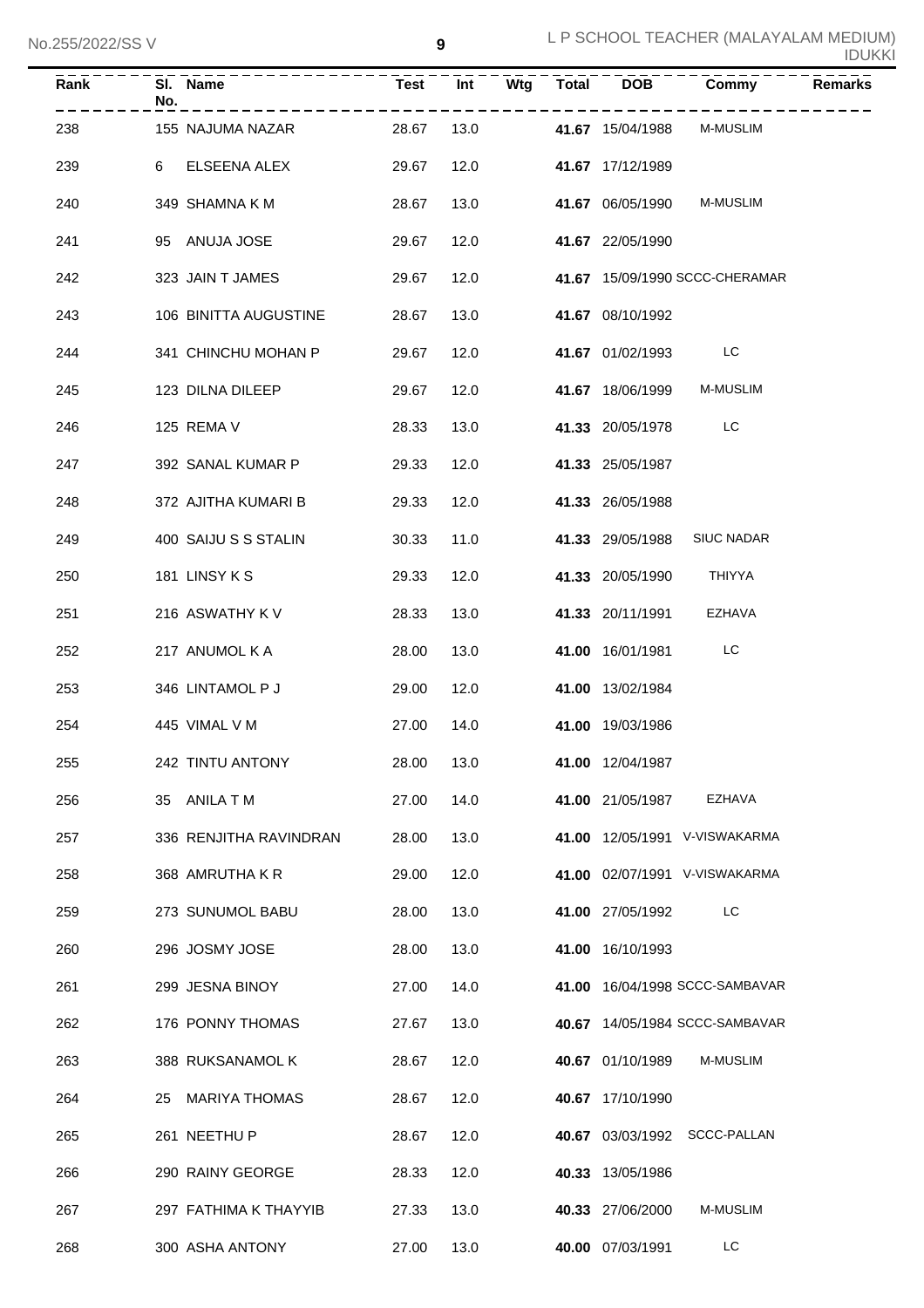| Rank | No. | SI. Name               |            |      |  | Test Int Wtg Total DOB | Commy                          | <b>Remarks</b> |
|------|-----|------------------------|------------|------|--|------------------------|--------------------------------|----------------|
| 269  |     | 182 RAIHANATH K E      | 27.00      | 13.0 |  | 40.00 13/02/1993       | <b>M-MUSLIM</b>                |                |
| 270  |     | 62 SOUMYA T            | 29.67      | 10.0 |  | 39.67 24/05/1988       | THIYYA                         |                |
| 271  |     | 389 ANTONY GABRIEL     | 26.67      | 13.0 |  | 39.67 05/10/1988       | LC                             |                |
| 272  |     | 143 DEEPTHY GEORGE     | 26.67      | 13.0 |  | 39.67 23/04/1989       |                                |                |
| 273  |     | 94 ACKSAMOL ABRAHAM    | 26.67      | 13.0 |  |                        | 39.67 02/10/1989 SCCC-CHERAMAR |                |
| 274  |     | 156 NEETHU PO          | 26.67      | 13.0 |  | 39.67 13/02/1991       |                                |                |
| 275  |     | 51 MINTAMOL CHACKO     | 29.67      | 10.0 |  | 39.67 21/02/1992       |                                |                |
| 276  |     | 387 MOHAMMED MAHBOOB V | 28.67      | 11.0 |  | 39.67 22/03/1992       | M-MAPPILA                      |                |
| 277  |     | 376 MARY JOBINA        | 26.67      | 13.0 |  | 39.67 29/04/1994       | <b>Example 1</b>               |                |
| 278  |     | 233 CHITHRA SIVAN      | 26.67      | 13.0 |  | 39.67 02/05/1996       | <b>SC-PULAYA</b>               |                |
| 279  |     | 82 SRUTHY PS           | 27.67      | 12.0 |  | 39.67 13/10/1996       | SC-PARAYAN                     |                |
| 280  |     | 260 RAMYA MATHEW       | 27.33      | 12.0 |  |                        | 39.33 26/03/1990 SCCC-SAMBAVA  |                |
| 281  |     | 251 SHEFNA T AZAD      | 27.33      | 12.0 |  | 39.33 08/05/1990       | M-MAPPILA                      |                |
| 282  |     | 302 SONIYA XAVIER      | 27.33      | 12.0 |  | 39.33 01/10/1991       |                                |                |
| 283  |     | 401 JIMIN JOSE         | 27.00      | 12.0 |  | 39.00 11/10/1989       |                                |                |
| 284  |     | 312 MINTUMOL JOHN      | 27.00      | 12.0 |  | 39.00 19/10/1989       |                                |                |
| 285  |     | 232 SIYA MATHEW        | 27.00      | 12.0 |  | 39.00 25/03/1991       |                                |                |
| 286  |     | 423 SUNU K SUKUMARAN   | 26.67 12.0 |      |  |                        | 38.67 17/11/1986 V-VISWAKARMA  |                |
| 287  |     | 374 HAREESH C R        | 26.67      | 12.0 |  | 38.67 22/05/1987       |                                |                |
| 288  |     | 422 SOLOMON JOSEPH     | 26.67      | 12.0 |  | 38.67 11/06/1987       |                                |                |
| 289  |     | 448 SEBIN TOM          | 26.67      | 12.0 |  | 38.67 26/03/1991       |                                |                |
| 290  | 31  | <b>CHRISTY BEN</b>     | 27.33      | 11.0 |  | 38.33 31/05/1994       |                                |                |
| 291  | 9   | LAVANYA M              | 27.00      | 11.0 |  | 38.00 30/03/1998       | <b>SC-PALLAN</b>               |                |

# **Supplementary List**

# **Ezhava/Thiyya/Billava**

| 1 | 333 SANDRA CHANDRAN    | 26.33 | 12.0 | 38.33 | 12/05/1994 | <b>EZHAVA</b> |
|---|------------------------|-------|------|-------|------------|---------------|
| 2 | 102 ATHIRA SANAL       | 26.00 | 12.0 | 38.00 | 06/08/1990 | <b>EZHAVA</b> |
| 3 | 308 ANILA B            | 25.67 | 12.0 | 37.67 | 29/05/1989 | <b>EZHAVA</b> |
| 4 | 406 AMAL SINGH C G     | 25.67 | 12.0 | 37.67 | 21/03/1992 | <b>EZHAVA</b> |
| 5 | 103 ATHULYA THANKACHAN | 25.67 | 12.0 | 37.67 | 28/11/1994 | <b>EZHAVA</b> |
| 6 | 160 SUJA P             | 25.33 | 12.0 | 37.33 | 30/05/1985 | EZHAVA        |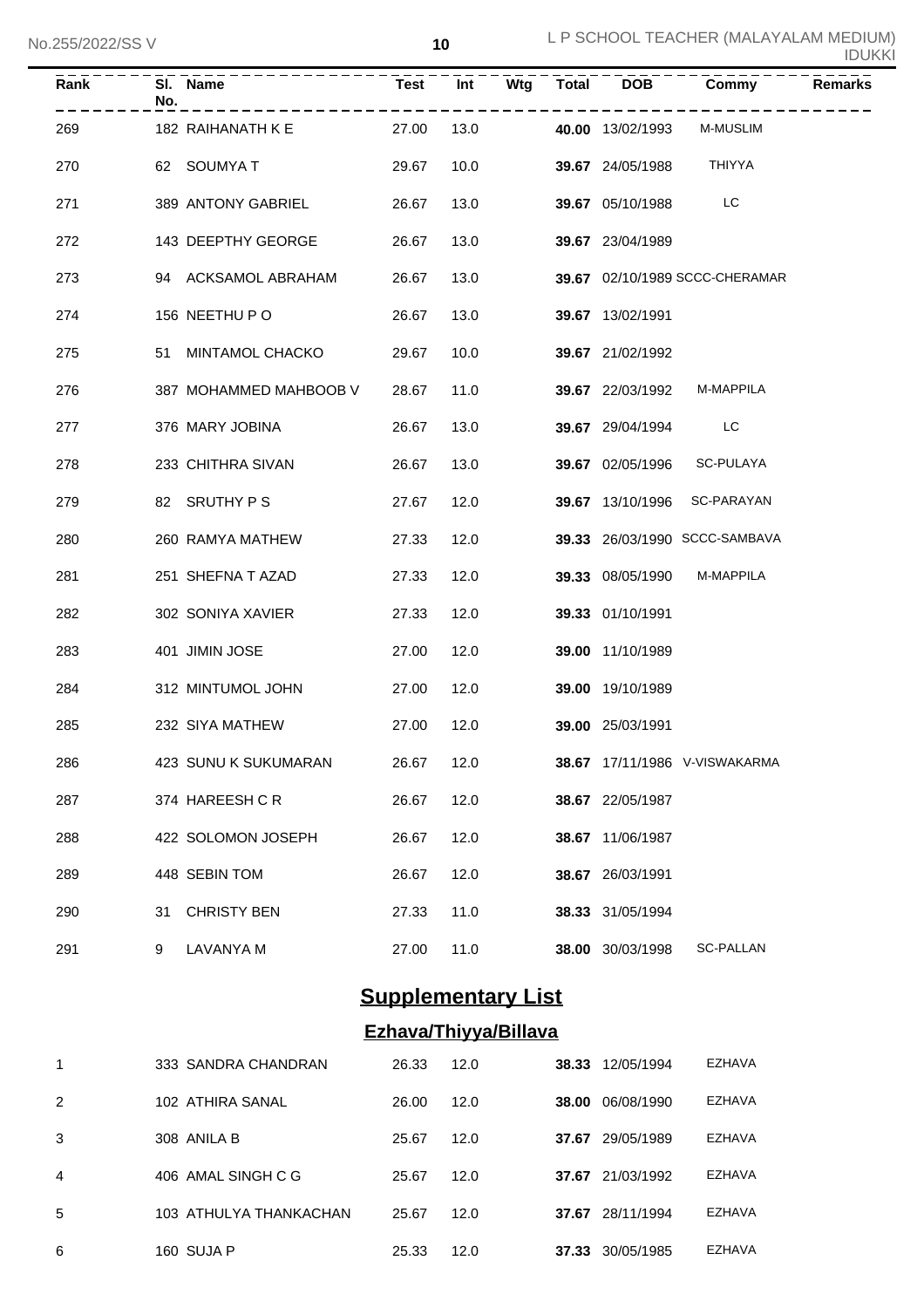| Rank            | No. | SI. Name<br>----------- | <b>Test</b> | Int        |      | $Wtg$ Total DOB         | Commy  | <b>Remarks</b> |
|-----------------|-----|-------------------------|-------------|------------|------|-------------------------|--------|----------------|
| $\mathbf{7}$    |     | 381 ASWATHY K S         | 25.33       | 12.0       |      | <b>37.33</b> 16/03/1987 | EZHAVA |                |
| 8               |     | 145 SARANYA P M         | 25.33       |            | 12.0 | 37.33 23/02/1996        | EZHAVA |                |
| 9               |     | 332 AMALENDHU B         | 25.33       |            | 12.0 | 37.33 29/05/1999        | EZHAVA |                |
| 10              |     | 352 SRUTHI SAJI         | 25.00       | 12.0       |      | 37.00 17/10/1995        | EZHAVA |                |
| 11              |     | 69 ARATHY P VIJAYAN     | 24.33       | 12.0       |      | 36.33 20/01/1991        | EZHAVA |                |
| 12              |     | 237 PREETHYMOL E K      | 25.00       | 11.0       |      | <b>36.00</b> 25/05/1985 | EZHAVA |                |
| 13              |     | 28 ANUSHAPS             | 25.00       | 11.0       |      | 36.00 30/05/1993        | EZHAVA |                |
| 14              |     | 293 ASHAMOLE K C        | 24.33       | 11.0       |      | 35.33 17/05/1983        | EZHAVA |                |
| 15              |     | 205 NISHA GOPI          | 22.67       | 12.0       |      | 34.67 08/12/1979        | EZHAVA |                |
| 16              |     | 101 ARCHANA SUKUMAR     | 22.33       | 12.0       |      | 34.33 30/01/1986        | EZHAVA |                |
| 17 <sup>2</sup> |     | 57 AJEENA K RAJENDRAN   | 24.33       | 10.0       |      | <b>34.33</b> 30/04/1990 | EZHAVA |                |
| 18              |     | 356 NEETHU T C          | 22.33       | 12.0       |      | 34.33 02/05/1990        | EZHAVA |                |
| 19              |     | 355 CHIPPY K S          | 22.33       | 12.0       |      | <b>34.33</b> 20/05/1992 | EZHAVA |                |
| 20              |     | 85 SANTHIYAMOL G        | 23.67       | 10.0       |      | 33.67 29/05/1989        | EZHAVA |                |
| 21              |     | 39 PARVATHY J P         | 23.67       | 10.0       |      | 33.67 29/12/1989        | EZHAVA |                |
| 22              |     | 55 CHIPPY MOL M P       | 21.33       | 11.0       |      | <b>32.33</b> 26/01/1990 | EZHAVA |                |
| 23              |     | 206 ATHIRA RAVI         | 21.33       | 11.0       |      | <b>32.33</b> 24/03/1991 | EZHAVA |                |
| 24              |     | 382 ATHIRA RAVI         |             | 20.33 12.0 |      | 32.33 20/07/1993        | EZHAVA |                |
| 25              |     | 342 TINTUMOL MOHANAN    | 20.00       | 12.0       |      | 32.00 24/11/1988        | EZHAVA |                |
| 26              |     | 56 ASWATHI GOPICHAN     | 22.00       | 10.0       |      | 32.00 23/02/1993        | EZHAVA |                |
| 27              |     | 380 ATHIRA P M          | 19.67       | 12.0       |      | 31.67 08/11/1990        | EZHAVA |                |
| 28              |     | 353 SREEJAMOL K R       | 19.33       | 12.0       |      | 31.33 23/05/1992        | EZHAVA |                |
| 29              |     | 207 SRUTHIMOL SURENDRAN | 18.67       | 12.0       |      | 30.67 18/09/1995        | EZHAVA |                |
| 30              |     | 295 SREELEKHAKP         | 19.00       | 11.0       |      | 30.00 27/02/1989        | EZHAVA |                |
| 31              |     | 253 SNEHATP             | 19.33       | 10.0       |      | 29.33 22/10/1994        | THIYYA |                |
| 32              |     | 428 SHYNE P T           | 17.67       | 11.0       |      | 28.67 10/06/1988        | EZHAVA |                |
| 33              |     | 159 LEENU K BABU        | 15.67       | 13.0       |      | 28.67 09/07/1996        | EZHAVA |                |
| 34              |     | 440 AMMU K BINU         | 18.67       | 10.0       |      | 28.67 09/08/1996        | EZHAVA |                |
| 35              |     | 409 SREEJITH Y          | 16.67       | 12.0       |      | 28.67 08/02/1997        | EZHAVA |                |
| 36              |     | 283 ANUMOL A K          | 17.00       | 11.0       |      | 28.00 17/10/1987        | EZHAVA |                |
| 37              |     | 294 ASWATHY PRAKASH     | 17.67       | 10.0       |      | 27.67 28/03/1990        | EZHAVA |                |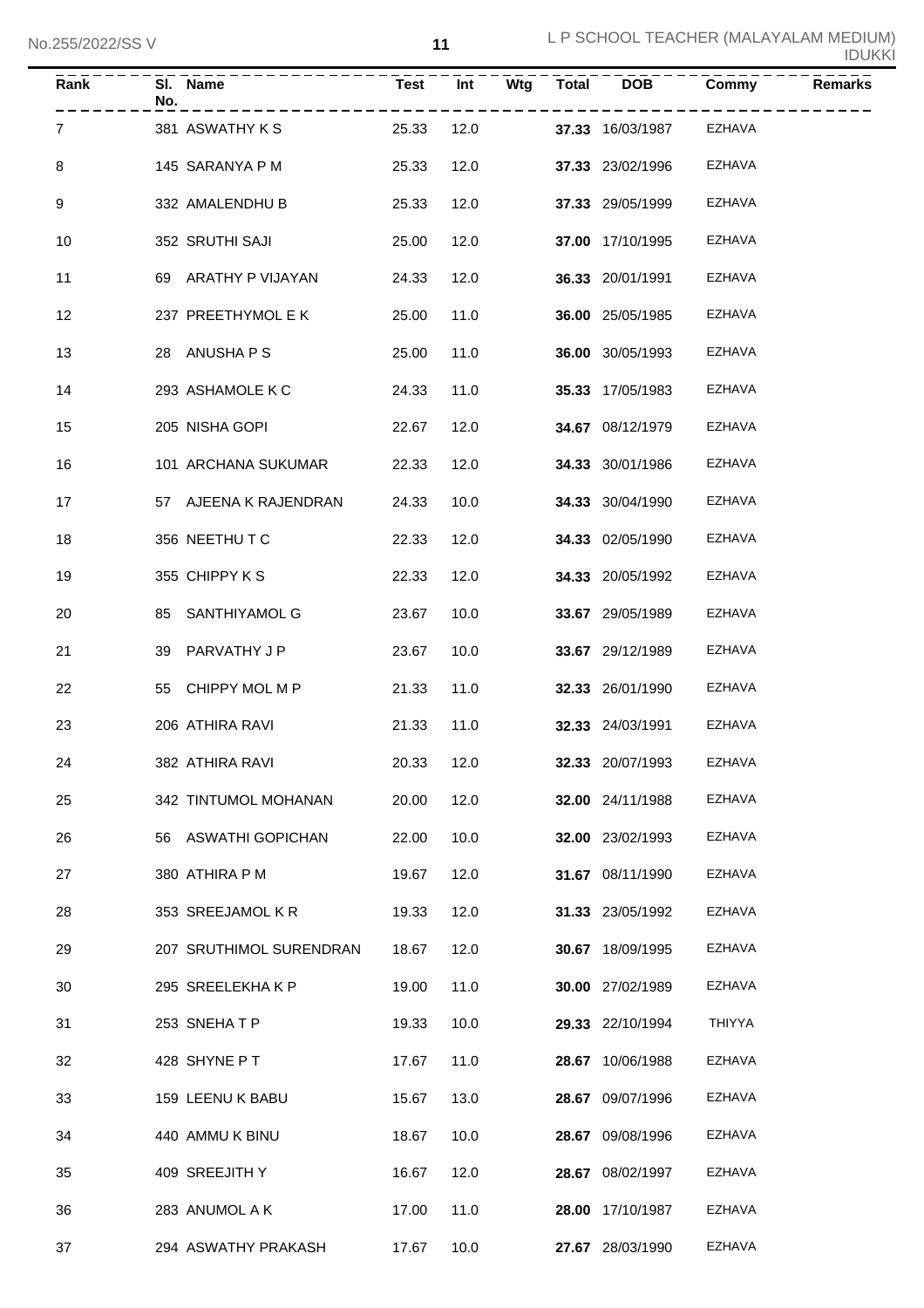| Rank           | No. | SI. Name                      | <b>Test</b> | Wtg<br>Int                                 | <b>Total</b> | <b>DOB</b>              | Commy                        | <b>Remarks</b>                                 |
|----------------|-----|-------------------------------|-------------|--------------------------------------------|--------------|-------------------------|------------------------------|------------------------------------------------|
| 38             |     | 177 JEESHMA M J               | 15.67       | 12.0                                       |              | 27.67 18/10/1995        | <b>EZHAVA</b>                |                                                |
| 39             |     | 70 SANITHA K V                | 17.33       | 10.0                                       |              | 27.33 28/06/1986        | <b>EZHAVA</b>                |                                                |
| 40             |     | 354 MANJU S                   | 15.00       | 12.0                                       |              | 27.00 25/05/1990        | <b>EZHAVA</b>                |                                                |
| 41             |     | 238 ANJANA T J                | 15.00       | 11.0                                       |              | 26.00 10/05/1982        | <b>EZHAVA</b>                |                                                |
| 42             |     | 318 ATHIRA BABU               | 15.00       | 11.0                                       |              | 26.00 17/08/1998        | <b>EZHAVA</b>                |                                                |
| 43             |     | 11 AMRUTHA K BABU             | 16.67       | 9.0                                        |              | 25.67 15/10/1991        | <b>EZHAVA</b>                |                                                |
| 44             |     | 407 DEEPAK P D                | 12.67       | 12.0                                       |              | 24.67 18/05/1986        | <b>EZHAVA</b>                |                                                |
| 45             |     | 38 ARYA RAJENDRAN             | 12.67       | 12.0                                       |              | 24.67 20/05/1996        | <b>EZHAVA</b>                |                                                |
| 46             |     | 131 ARYA P S                  | 12.33       | 12.0                                       |              | 24.33 17/11/1992        | <b>EZHAVA</b>                |                                                |
| 47             |     | 191 DEEPTHIS                  | 13.00       | 11.0                                       |              | <b>24.00</b> 05/05/1985 | <b>EZHAVA</b>                |                                                |
| 48             |     | 27 REVATHY K S                | 14.00       | 10.0                                       |              | <b>24.00</b> 29/08/1991 | <b>EZHAVA</b>                |                                                |
| 49             |     | 239 DHANYAMOL R S             | 12.33       | 11.0                                       |              | 23.33 11/05/1989        | <b>EZHAVA</b>                |                                                |
| 50             |     | 441 ANAI S KANATTU            | 12.33       | 11.0                                       |              | 23.33 13/12/1997        | <b>EZHAVA</b>                |                                                |
| 51             |     | 317 VISHNUPRIYA K V           | 7.33        | 12.0                                       |              | <b>19.33</b> 03/03/1989 | <b>EZHAVA</b>                |                                                |
| 52             |     | 394 AKHIL SURENDRAN           | 5.67        | 12.0                                       |              | 17.67 02/02/1987        | EZHAVA                       |                                                |
| 53             |     | 10 SURYALAKSHMI<br>RAVEENDRAN | 3.33        | 9.0                                        |              | 12.33 14/03/1991        | EZHAVA                       | DA-LV                                          |
|                |     |                               |             | <b>Scheduled Caste</b>                     |              |                         |                              |                                                |
|                |     | 71 SURYAMOL P G               |             | 25.33  12.0  37.33  26/01/1997  SC-PARAVAN |              |                         |                              |                                                |
| $\overline{2}$ |     | 223 RENUMOL P B               | 24.67       | 12.0                                       |              |                         |                              | 36.67 17/01/1987 SC-PARAVAN ,Rashtrapati Guide |
| 3              |     | 178 SOBHANA D                 | 23.33       | 12.0                                       |              | 35.33 30/05/1989        | <b>SC-PALLAN</b>             |                                                |
| 4              |     | 343 GOPIKA GOPI               | 23.00       | 12.0                                       |              | 35.00 08/06/1996        | SC-PARAVAN                   |                                                |
| 5              |     | 13 PRASEETHA B                | 24.33       | 10.0                                       |              |                         | 34.33 25/10/1998 SC-SAMBAVAR |                                                |
| 6              |     | 86 SAVITHAMOL SUSEELAN        | 21.00       | 11.0                                       |              |                         | 32.00 19/05/1991 SC-CHERAMAR |                                                |
| $\overline{7}$ |     | 12 TINJUMOL P T               | 21.33       | 9.0                                        |              |                         | 30.33 06/03/1993 SC-CHERAMAR |                                                |
| 8              |     | 344 AMALUKK                   | 18.00       | 12.0                                       |              | <b>30.00</b> 12/04/1996 | SC-PULAYA                    |                                                |
| 9              |     | 72 ISHA P G                   | 18.67       | 11.0                                       |              | 29.67 15/04/1984        | SC-PULAYA                    |                                                |
| 10             |     | 416 AMRUTHA K                 | 16.67       | 12.0                                       |              |                         | 28.67 14/06/1994 SC-KANAKKAN |                                                |
| 11             |     | 73 SANDHYA SASEENDRAN         | 15.67       | 11.0                                       |              | 26.67 08/10/1989        | SC-PULAYA                    |                                                |
| 12             |     | 87 DHANYA C M                 | 16.33       | 10.0                                       |              | 26.33 28/05/1986        | SC-PULAYA                    |                                                |
| 13             |     | 222 RESHMA VASU               | 14.67       | 11.0                                       |              | 25.67 01/08/1992        | SC-VELAN                     |                                                |
| 14             |     | 319 KAVITHA RAJEEVLAL         | 12.33       | 13.0                                       |              |                         | 25.33 10/04/1978 SC-CHERAMAR |                                                |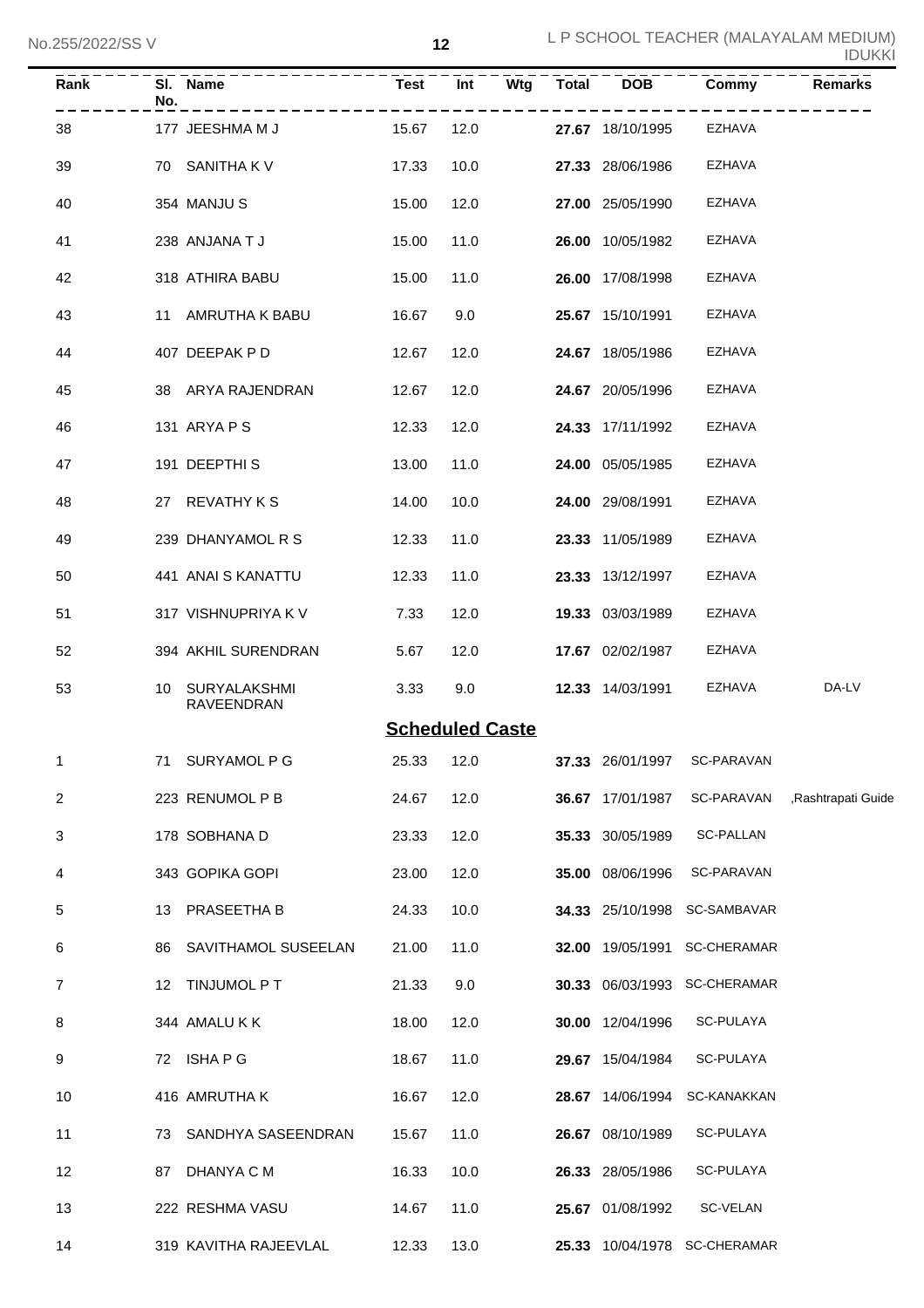No.255/2022/SS V

| Rank | No. | SI. Name                    | Test                   | Int           | Wtg | Total | <b>DOB</b>       | Commy                           | <b>Remarks</b> |
|------|-----|-----------------------------|------------------------|---------------|-----|-------|------------------|---------------------------------|----------------|
| 15   |     | ---------<br>309 SUNITHA CK | 7.67                   | 12.0          |     |       |                  | 19.67 07/04/1985 SC-PULAYA      |                |
|      |     |                             | <b>Scheduled Tribe</b> |               |     |       |                  |                                 |                |
| 1    |     | 74 REEJA DAVID              | 23.33                  | 11.0          |     |       |                  | 34.33 11/01/2000 ST-MALA ARAYAN |                |
| 2    |     | 104 ANAMIKA V M             | 18.67                  | 12.0          |     |       |                  | 30.67 18/07/1996 ST-MALA ARAYAN |                |
| 3    |     | 383 RESNAMOLKS              | 17.00                  | 12.0          |     |       |                  | 29.00 06/11/1993 ST-MALA ARAYAN |                |
| 4    |     | 334 VISHNUPRIYA K V         | 14.00                  | 12.0          |     |       |                  | 26.00 07/05/1992 ST-KANIKARAN   |                |
| 5    |     | 161 GILTA JOSEPH            | 10.00                  | 12.0          |     |       |                  | 22.00 28/03/1998 ST-MALA ARAYAN |                |
|      |     |                             |                        | <b>Muslim</b> |     |       |                  |                                 |                |
| 1    |     | 146 FOUSIYA K H             | 26.00                  | 11.0          |     |       | 37.00 10/10/1990 | M-MUSLIM                        |                |
| 2    |     | 417 AFSEENA P ASHARAF       | 24.67                  | 12.0          |     |       | 36.67 07/02/1991 | <b>M-MUSLIM</b>                 |                |
| 3    |     | 240 ANISHA K IBRAHIM        | 25.00                  | 11.0          |     |       | 36.00 13/03/1993 | M-MUSLIM                        |                |
| 4    |     | 112 RIYAMOL V U             | 23.67                  | 12.0          |     |       | 35.67 09/12/1987 | M-MUSLIM                        |                |
| 5    |     | 193 SHERIN SHAJI            | 24.33                  | 11.0          |     |       | 35.33 22/06/1994 | M-MUSLIM                        |                |
| 6    |     | 284 NAHALA K RASHEED        | 23.67                  | 11.0          |     |       | 34.67 02/05/1993 | M-MUSLIM                        |                |
| 7    |     | 162 ALFIYA SIRAJ            | 22.67                  | 12.0          |     |       | 34.67 08/05/2000 | M-MUSLIM                        |                |
| 8    |     | 147 NISHANA ASHRAF          | 22.00                  | 12.0          |     |       | 34.00 29/12/1989 | M-MUSLIM                        |                |
| 9    |     | 132 ANSILA RASHEED          | 21.67                  | 12.0          |     |       | 33.67 21/05/1996 | <b>M-MUSLIM</b>                 |                |
| 10   |     | 41 RABITHABEEVITS           | 23.33                  | 10.0          |     |       | 33.33 29/01/1993 | <b>M-MUSLIM</b>                 |                |
| 11   |     | 163 SHIBI A                 | 20.00                  | 13.0          |     |       | 33.00 10/05/1987 | <b>M-MUSLIM</b>                 |                |
| 12   |     | 113 SURUMI K N              | 21.00                  | 12.0          |     |       | 33.00 06/07/1993 | M-MUSLIM                        |                |
| 13   | 30  | <b>MUHSINA P P</b>          | 21.00                  | 11.0          |     |       | 32.00 12/04/1996 | M-MUSLIM                        |                |
| 14   |     | 148 SHAMINA P E             | 20.67                  | 11.0          |     |       | 31.67 28/05/1989 | M-MUSLIM                        |                |
| 15   |     | 114 SHIFNA A M              | 19.00                  | 12.0          |     |       | 31.00 16/05/1989 | M-MUSLIM                        |                |
| 16   |     | 133 BEEMA ABDUL RASSAK      | 19.00                  | 12.0          |     |       | 31.00 30/05/1991 | M-MUSLIM                        |                |
| 17   |     | 442 SHAJINA BASHEER         | 17.33                  | 11.0          |     |       | 28.33 01/06/1990 | M-MUSLIM                        |                |
| 18   |     | 115 JABY KASIM              | 15.00                  | 11.0          |     |       | 26.00 17/02/1991 | M-MUSLIM                        |                |
| 19   |     | 335 THASLEEMA NASRIN K A    | 13.67                  | 12.0          |     |       | 25.67 30/04/1997 | M-MUSLIM                        |                |
| 20   |     | 208 MUBEENA E N             | 13.67                  | 12.0          |     |       | 25.67 10/01/1999 | M-MUSLIM                        |                |
| 21   |     | 320 ASIYA T M               | 13.33                  | 12.0          |     |       | 25.33 01/04/2000 | M-MUSLIM                        |                |
| 22   | 14  | ASNA MOL K A                | 13.33                  | 10.0          |     |       | 23.33 16/03/1994 | M-MUSLIM                        |                |
| 23   | 58  | <b>REHANAT</b>              | 12.67                  | 10.0          |     |       | 22.67 17/10/1991 | M-MUSLIM                        |                |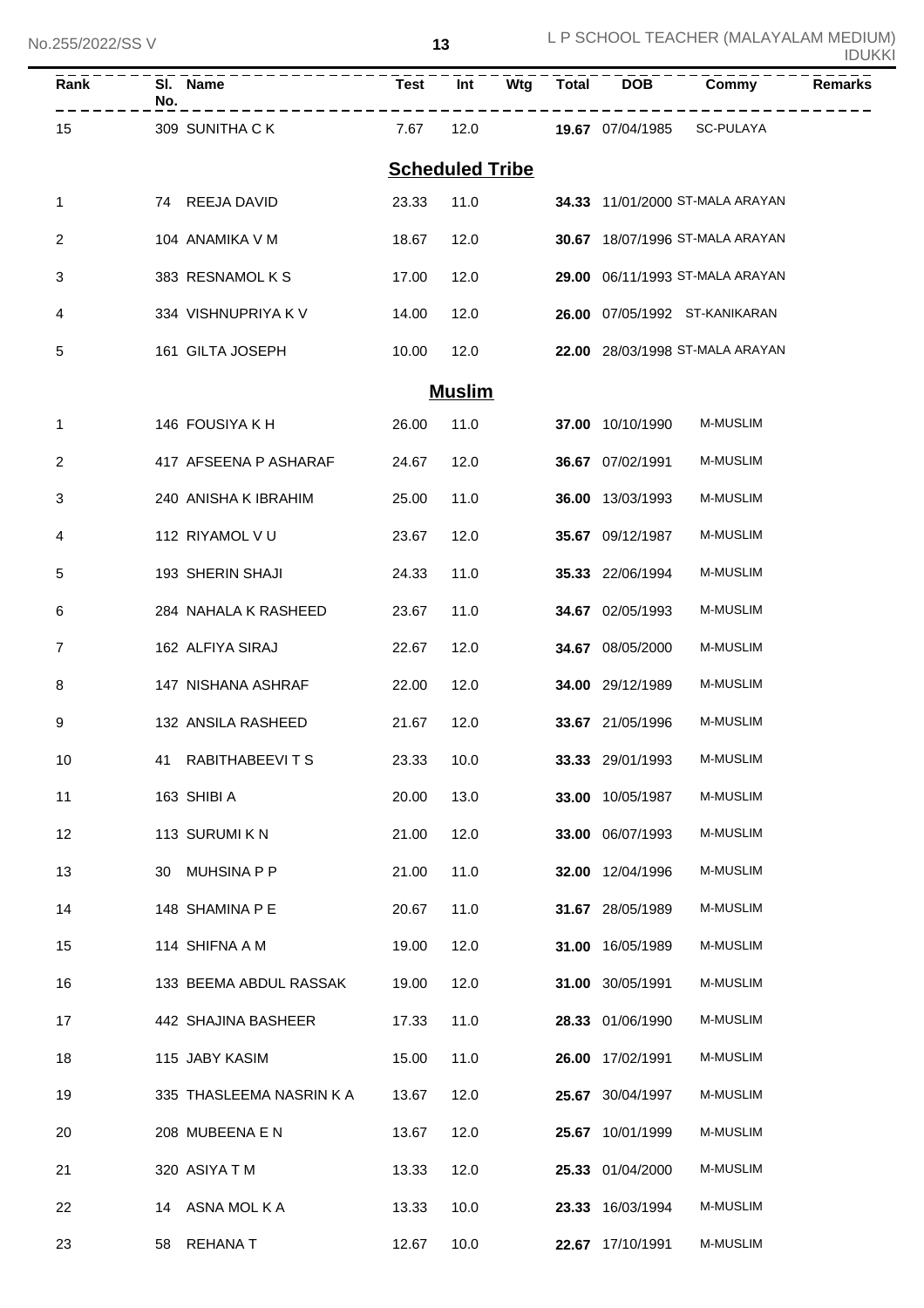| ZUUIZUZZIUU V  |     |                        |                            |            |             |                  |                                                    | <b>IDUKKI</b> |
|----------------|-----|------------------------|----------------------------|------------|-------------|------------------|----------------------------------------------------|---------------|
| Rank           | No. | SI. Name               | <b>Test</b>                |            | $Int - Wtg$ | Total DOB        | Commy                                              | Remarks       |
| 24             |     | 59 RUKSANA K S         | 12.67                      | 10.0       |             | 22.67 24/03/2000 | <b>M-MUSLIM</b>                                    |               |
| 25             |     | 224 AJEENAMOL V A      | 10.33                      | 12.0       |             | 22.33 22/12/1993 | <b>M-MUSLIM</b>                                    |               |
| 26             |     | 254 REESHMA SOOPY P K  | 1.33                       | 10.0       |             | 11.33 02/08/1987 | <b>M-MUSLIM</b>                                    |               |
|                |     |                        | <b>Latin Catholics/A.I</b> |            |             |                  |                                                    |               |
| 1              |     | 164 ANIMOL GEORGE      | 23.67                      | 11.0       |             | 34.67 19/05/1987 | LC                                                 |               |
| 2              |     | 419 MARIA ROSE THOMAS  | 22.00                      | 12.0       |             | 34.00 31/10/1991 | LC                                                 |               |
| 3              |     | 179 ANCY THOMAS        | 20.00                      | 12.0       |             | 32.00 18/07/1994 | LC                                                 |               |
| 4              |     | 88 LIJOMOL C R         | 20.67                      | 11.0       |             | 31.67 04/05/1988 | LC                                                 |               |
| 5              |     | 117 FEMIMOL V SHALIMON | 19.00                      | 12.0       |             | 31.00 17/10/1986 | LC                                                 |               |
| 6              |     | 89 JOLLY GEORGE        | 20.33                      | 10.0       |             | 30.33 11/05/1989 | LC                                                 |               |
| $\overline{7}$ |     | 443 RENJITH R B        | 19.33                      | 10.0       |             | 29.33 21/12/1988 | LC                                                 |               |
| 8              |     | 149 LITTY JOSEPH       | 16.00                      | 13.0       |             | 29.00 16/01/1993 | LC                                                 |               |
| 9              |     | 384 ANU B S SUDHAKAR   | 16.33                      | 12.0       |             | 28.33 29/05/1990 | LC                                                 |               |
| 10             |     | 116 SEEBAMARTIN        | 16.33                      | 11.0       |             | 27.33 23/08/1994 | LC                                                 |               |
| 11             |     | 285 BEKSY A            | 12.33                      | 12.0       |             | 24.33 15/05/1981 | LC                                                 |               |
| 12             |     | 420 SEBASTIAN JACOB    | 12.00                      | 12.0       |             | 24.00 25/05/1993 | LC                                                 |               |
| 13             |     | 42 ANGEL ALBERT        | 12.33                      | 11.0       |             | 23.33 28/04/1990 | LC                                                 |               |
|                |     |                        |                            | <b>OBC</b> |             |                  |                                                    |               |
| 1              |     | 134 NEETHUMOL T R      | 19.00                      | 12.0       | 8.91        | 39.91 25/05/1991 | OBC-<br>VILAKKITHALA<br><b>NAIR</b>                | <b>SP</b>     |
| 2              |     | 357 MAHADEVI B         | 22.33                      | 13.0       |             | 35.33 12/04/1984 | OBC-Kunnuvar<br>Mannadi                            |               |
| 3              |     | 359 DHANYAMOL P V      | 23.00                      | 12.0       |             | 35.00 20/01/1989 | <b>OBC-VANIKA</b><br>VAISYA                        |               |
| 4              |     | 444 AMAL LAL V K       | 24.33                      | 10.0       |             | 34.33 24/10/1993 | OBC-VANIYAN                                        |               |
| 5              |     | 180 CHAITHANYA K S     | 22.00                      | 12.0       |             | 34.00 16/10/1997 | OBC-<br><b>UDAYAMKULANGA</b><br><b>RA CHETTIES</b> |               |
| 6              |     | 358 NEETHU SUKUMARAN   | 19.67                      | 12.0       |             | 31.67 18/12/1995 | OBC-GANIKA                                         |               |
| 7              |     | 429 SANDEEP P V        | 17.67                      | 11.0       |             | 28.67 27/08/1987 | OBC-VANIYAN                                        |               |
| 8              | 43  | <b>GREESHMA V S</b>    | 15.67                      | 11.0       |             | 26.67 20/05/1993 | OBC-GANAKA                                         |               |
| 9              | 60  | SANITHA C S            | 14.33                      | 11.0       |             | 25.33 28/05/1990 | OBC-<br>VILAKKITHALA<br><b>NAIR</b>                |               |
| 10             |     | 165 ARYAMOL K DAS      | 12.33                      | 12.0       |             | 24.33 30/05/1988 | OBC-GANAKA                                         |               |
| 11             |     | 194 RECHANA SUKUMARAN  | 7.67                       | 11.0       |             | 18.67 19/05/1983 | OBC-<br>VILAKKITHALA<br><b>NAIR</b>                |               |

# **Viswakarma**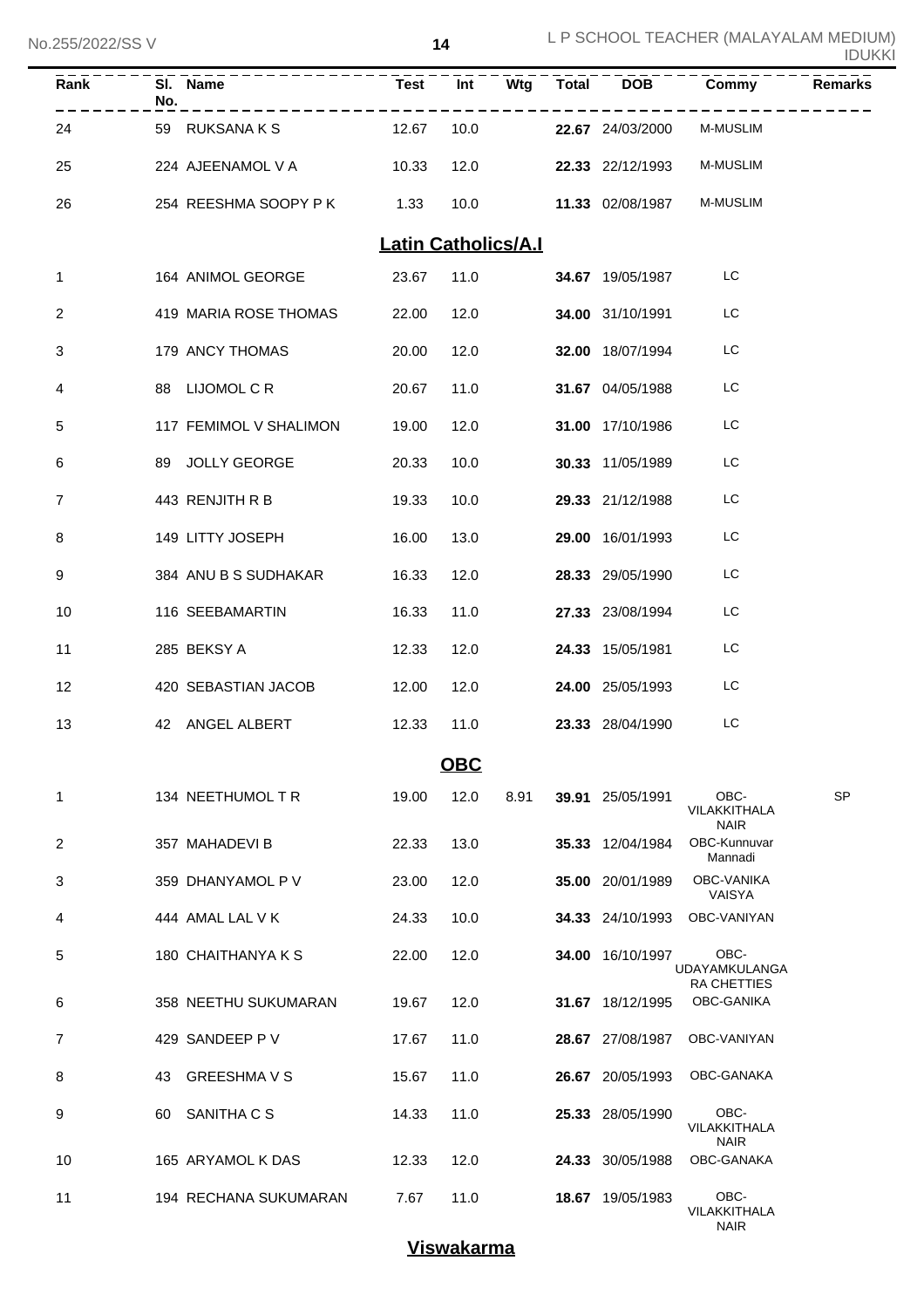| Rank         | No. | SI. Name             | <b>Test</b> | Int  | Wtg | Total | <b>DOB</b> | Commy                         | <b>Remarks</b> |
|--------------|-----|----------------------|-------------|------|-----|-------|------------|-------------------------------|----------------|
| $\mathbf{1}$ |     | 195 VEENA MOHANAN    | 26.00       | 12.0 |     |       |            | 38.00 25/08/1989 V-VISWAKARMA |                |
| 2            |     | 105 SUMI SUKUMARAN   | 26.33       | 11.0 |     |       |            | 37.33 16/11/1992 V-VISWAKARMA |                |
| 3            |     | 44 ATHIRA SASI       | 26.33       | 11.0 |     |       |            | 37.33 06/07/1993 V-VISWAKARMA |                |
| 4            |     | 90 ASWATHY CHANDRAN  | 25.00       | 11.0 |     |       |            | 36.00 01/06/1989 V-VISWAKARMA |                |
| 5            |     | 270 ARCHANA K R      | 23.33       | 11.0 |     |       |            | 34.33 31/05/1986 V-VISWAKARMA |                |
| 6            |     | 453 RESMI CHANDRAN   | 22.00       | 12.0 |     |       |            | 34.00 21/05/1990 V-VISWAKARMA |                |
| 7            |     | 118 SANGEETHA SAJI K | 19.67       | 12.0 |     |       |            | 31.67 18/09/1995 V-VISWAKARMA |                |
| 8            |     | 410 POOJA MOHANAN    | 20.33       | 11.0 |     |       |            | 31.33 11/09/1995 V-VISWAKARMA |                |
| 9            |     | 210 ANJU RAJAN       | 18.67       | 12.0 |     |       |            | 30.67 16/01/1995 V-VISWAKARMA |                |
| 10           |     | 75 NEETHU MOHAN      | 20.00       | 10.0 |     |       |            | 30.00 20/12/1993 V-VISWAKARMA |                |
| 11           |     | 135 RENJINI E S      | 17.33       | 12.0 |     |       |            | 29.33 24/05/1985 V-VISWAKARMA |                |
| 12           |     | 15 SIMI SALVIA       | 19.33       | 10.0 |     |       |            | 29.33 27/01/1990 V-VISWAKARMA |                |
| 13           |     | 360 AJITHA MK        | 15.67       | 12.0 |     |       |            | 27.67 23/11/1988 V-VISWAKARMA |                |
| 14           |     | 345 DEVIKA SHAJI     | 15.67       | 12.0 |     |       |            | 27.67 16/03/1998 V-VISWAKARMA |                |

### **SIUC Nadar**

#### Nil

## **Scheduled Caste Converts to Christianity**

| 1              | 310 DIVYA C L         | 26.33 | 12.0 |       |            | 38.33 03/02/1987 SCCC-CHERAMAR |  |  |  |  |
|----------------|-----------------------|-------|------|-------|------------|--------------------------------|--|--|--|--|
| 2              | 255 TINTU THANKACHAN  | 26.33 | 12.0 | 38.33 |            | 30/05/1994 SCCC-CHERAMAR       |  |  |  |  |
| 3              | 454 ELIZABETH PAULOSE | 25.67 | 12.0 | 37.67 | 22/01/1995 | SCCC-PULAYA                    |  |  |  |  |
| 4              | KRIPA RAJ M R<br>45   | 25.00 | 11.0 | 36.00 |            | 30/10/1993 SCCC-CHERAMAR       |  |  |  |  |
| 5              | 225 ANEESHYA GLORY G  | 23.00 | 12.0 | 35.00 |            | 26/02/1988 SCCC-PARAYAN        |  |  |  |  |
|                | <b>Dheevara</b>       |       |      |       |            |                                |  |  |  |  |
| 1              | 119 ANUJA K S         | 23.33 | 11.0 | 34.33 | 30/05/1988 | D-DHEEVARA                     |  |  |  |  |
| $\overline{2}$ | 455 SREEMOL S DILEEP  | 15.33 | 12.0 | 27.33 | 04/11/1991 | D-ARAYAN                       |  |  |  |  |

## **Hindu Nadar**

#### Nil

# **List of Differently Abled Candidates for 3% Reservation**

### **Low Vision**

|   | 120 NEENU PHILIPOSE           | 20.33 | 11.0 | 31.33 23/04/1990 | DA-LV |
|---|-------------------------------|-------|------|------------------|-------|
| 2 | 10 SURYALAKSHMI<br>RAVEENDRAN | 3.33  | 9.0  | 12.33 14/03/1991 | DA-LV |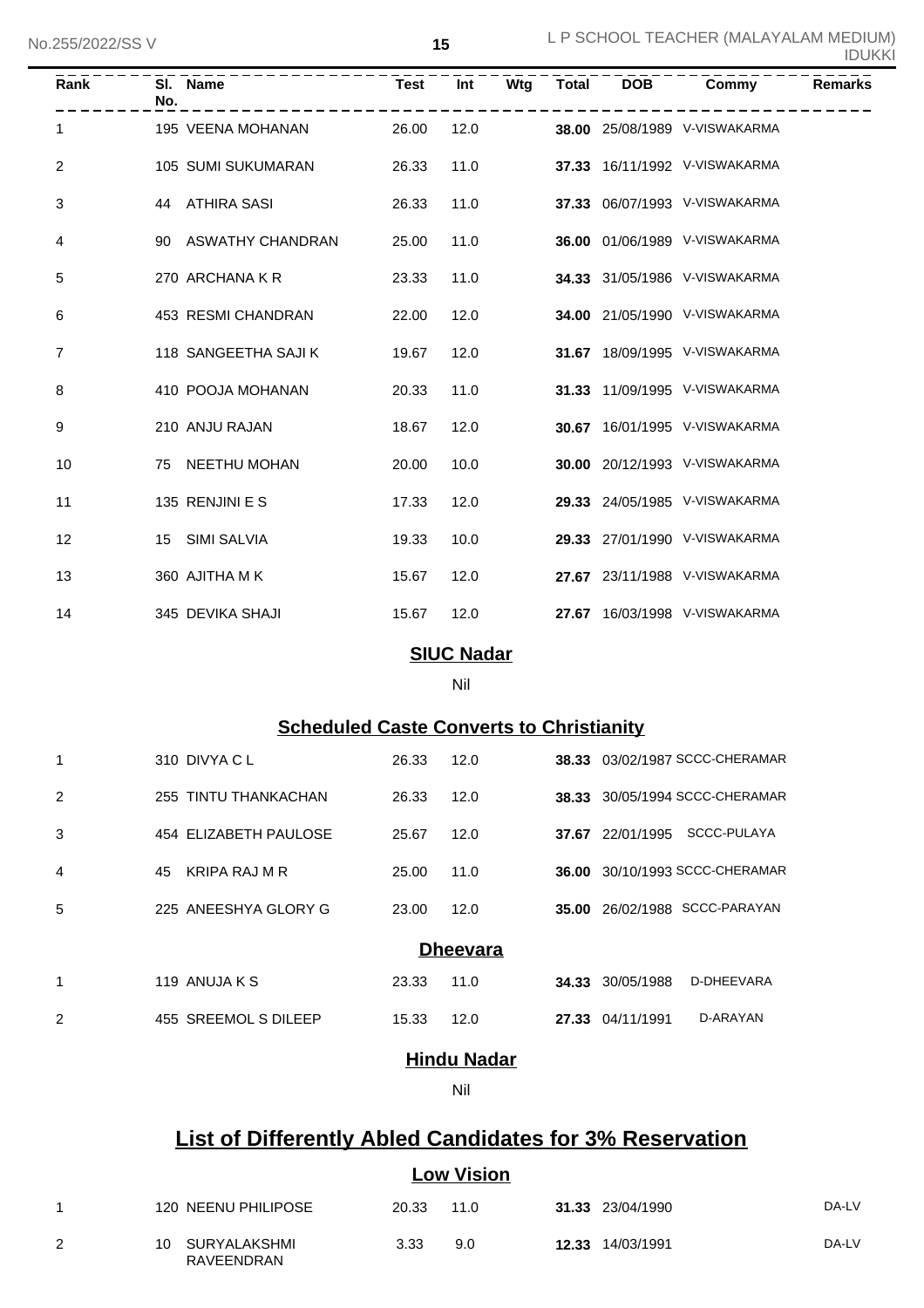| Rank                      | <b>Name</b><br>SI.<br>No. | Test | Int | Wta | Total | <b>DOB</b> | Commy | <b>Remarks</b> |
|---------------------------|---------------------------|------|-----|-----|-------|------------|-------|----------------|
| <b>Hearing Impairment</b> |                           |      |     |     |       |            |       |                |

### Nil

# **Locomotor Disability / Cerebral Palsy**

| 385 BIBIN GEORGE | 21.00 | 12.0 | 05/11/1989<br>33.00 | DA-LD/CP |
|------------------|-------|------|---------------------|----------|
|                  |       |      |                     |          |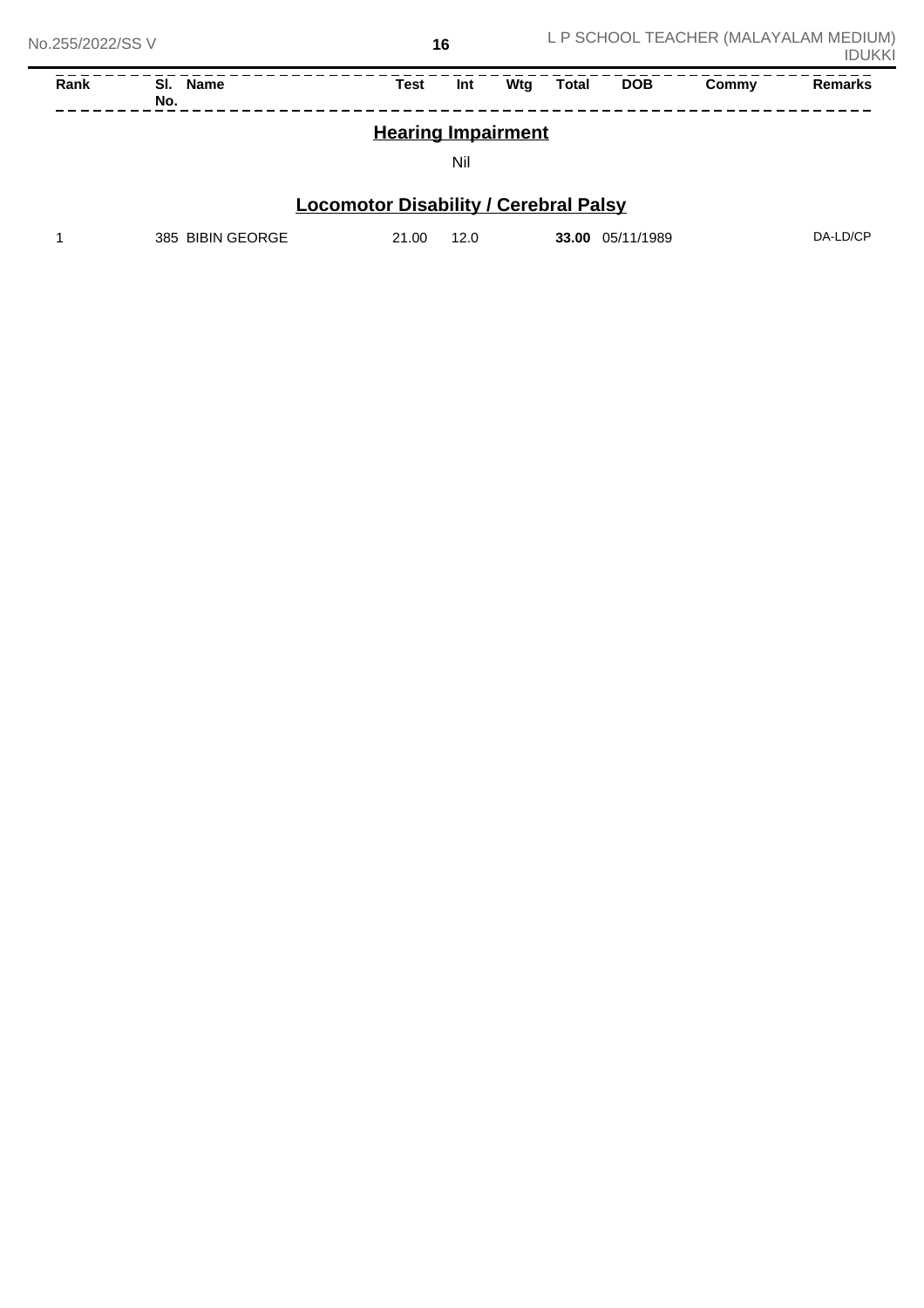#### **E - Ezhava, SC - Scheduled Caste, ST - Scheduled Tribe, M - Muslim/Mappila, LC/A.I - Latin Catholics/A.I, OBC - Other Backward Class, V - Viswakarma, SIUC N - SIUC Nadar, SCCC – Scheduled Castes Converts to Christianity, D - Dheevara, H Nadar - Hindu Nadar, LV – Low Vision, HI – Hearing Impairment, LD/CP-Locomotor Disability / Cerebral Palsy**

**NOTE (1) :-** The Ranked List will be in force till the publication of a new Ranked List after the expiry of a minimum period of one year or till the expiry of three years whichever is earlier. Candidates from the Ranked List will be advised for appointment in accordance with the rules and orders regarding reservation and rotation as amended from time to time, if applicable, against vacancies reported to the Commission during the pendancy of the Ranked List. As the advice for appointment depends on the occurrence of vacancies, there is no guarantee that all the candidates included in the Ranked List will secure appointment. The candidates remaining in the Ranked List at the time of cancellation will have no claim at all for appointment on the basis of the inclusion of their names in the Ranked List.

**NOTE (2):-** According to the existing procedure, revaluation of Answer Script is not allowed. But Answer Scripts will be rechecked if the candidates apply for in the prescribed application form available free of cost from the Enquiry Sections of the various Offices of the Commission or its photocopy, or downloaded and printed form in A 4 size paper from the Commission's website www.keralapsc.gov.in or Photocopied there from along with prescribed fee of Rs.85/- (Rupees Eighty Five Only) under the Head of Account "0051 – PSC – 105 Stat PSC 99 – Examination Fee" addressed to the District Officer, Kerala Public Service Commission District Office, Idukki. Applications submitted in any other manner will not be considered. A period of 45 (Forty Five) days time to apply for rechecking of Answer Scripts will be allowed to candidates with effect from the Date of publication of the Ranked List in the official website of the Commission (on or before **15.07.2022**). The candidates can avail only one chance after the Approval of Ranked List. Rechecking of invalidated answer scripts due to any defects will not be considered. Application for Rechecking received after the stipulated time will not be entertained and Fee once remitted will not be refunded.

**NOTE (3):-** Candidates who wish to obtain a photocopy of their OMR Answer Sheets (Part A & Part B) relating to this selection shall remit a Fee of Rs.335/- (Rupees Three hundred and thirty five only) in any of the Treasuries in the State (Head of Account : 0051 – PSC – 800 – State PSC – 99 – Other Receipts). The duly filled in application in the prescribed form available from the Commission's Website www.keralapsc.gov.in along with the original chalan should be submitted to the District Officer, Kerala Public Service Commission District Office, Idukki within 45 (Forty Five) days from the date of publication of the Ranked List in the official website of the Commission. A copy of an answer sheet will be issued only once to a candidate. Copies of OMR answer sheets invalidated due to any defect will not be issued. Candidates are prohibited from applying for copy of an answer sheet which is not their own, and legal proceedings will be initiated against those who do so. The last date for receipt of application is **15.07.2022**. Applications received after the prescribed date will not be entertained.

**NOTE (4) :-** The entries put in column (9) are based on the Communities specified by the candidate in their Application forms and proved by them with necessary documents. The candidates whose Communities have not been correctly noted in the Ranked List as proved by them in their Application should intimate the fact to the District Officer, Kerala Public Service Commission District Office, Idukki within one month from the Date of publication of the Ranked List to get the benefit of Reservation to which they are entitled to. In the absence of timely information regarding discrepancies if any, the candidate will be advised as incorporated in the Ranked List.

**NOTE (5) :- "**Any candidates can relinquish his/ her right for appointment in writing duly attested by a Gazetted Officer of State/ Central Government with Signature, Name, Designation and Office Seal along with a notarized affidavit and a self attested copy of an ID proof bearing photograph as enlisted in the general conditions. The request for relinquishment received within 15 days from the date of publication of Ranked List in the official website of the Commission will be honoured against the requisitions of vacancies that are pending with the Commission up to the finalization of the Ranked List. After the publication of the Ranked List, the request for relinquishment will be considered only if such request is received on or before the date of receipt of requisition, based on which he/ she is to be advised".

**NOTE (6)** :- The A part and B part of OMR scripts will be destroyed after completing 6 months period from the date of finalisation of Ranked list, i.e. on **30.11.2022**.

**NOTE (7)** :- **The result of candidate with Sl. No. 150 is withheld subject to the final orders of**